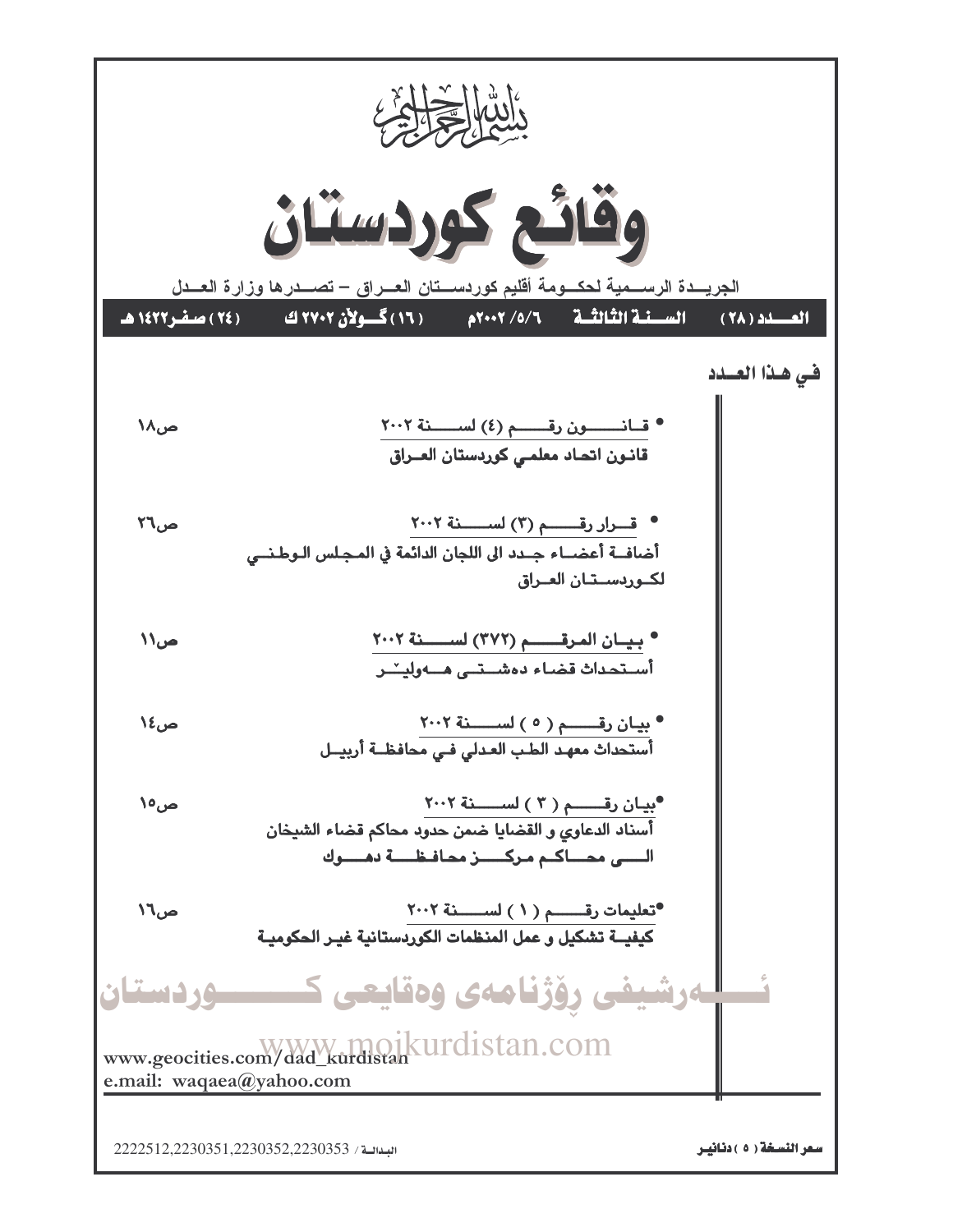به نساوی خسوای به خشسندهو میهرهنسان ىە نــاوي گەنــــەوە ئه نحــومەنى نيشتمانيى كوردســـتان ــ عيْــراق ژمارەى دەرھيىنسسان : ٤ رۆژى دەرھيىتىسان : ٢٠٠٢/٤/١٧

پشت به حوکمهکانی برگ (۱)ی ماددهی (٥٦) و ماددهی (٥٣) لـه پاسای ژماره (۱)ی ههموارکراوی سالّی (۱۹۹۲)و ، لهسهر داوای ژمارهی یاسایی له ئهندامانی ئهنجومهنی نیشتمانیی کوردستانی عێراق و ئەو ياساکارييەش کە ئەنجومـەن لـە دانيـشتنى ئاسـايى ژمـارە (٩)ى رۆژى ۲۰۰۲/٤/۱٦ يدا ئەنجــــــامى داوەو ، بە يێى ئەو دەسەلأتەش كە برگـه (٣)ى مـاددەى دووەمـى یساسسسسای ژمسسساره (۱۰)ی سسسسالی ۱۹۹۷ پیمانی داوه ، بریسسساری دهرهینسانی ئسهم باسایهی خوارهوهمان دا:

> باسای ژمساره (٤)ی سالی ۲۰۰۲ یاســای یهکینتی مامۆستـایـانی کــوردستـانی ـــ عیـْــراق بەشى يەكـــەم

> > ماددەى ئەكسىم :

مەبەست لەم دەستەواژانەي خوارەوە ماناكانى بەرامبەريانە :

- ۰۱ هەريم : ھەرپمى كوردستانى ــ عيراق .
	- ٢. وەزارەت : وەزارەتى يەروەردە .
- ۰۳ يه کێتي : په کێتي مامۆستاياني کوردستاني ــ عێراق .
- ٤. ئەنجومەن : ئەنجومەنى تەنفىزيى يەكێتى مامۆستايانى كوردستانى ــ عێراق .
- مەكتەبى سكرتاريەت : مەكتەبى سكرتاريەتى بەكێتى مامستايانى كوردستانى ــ عێراق .  $\cdot$ .0
	- ٦. دەستەي گشتى : ھەمور ئەندامانى يەكێتى مامۆستايانى كوردستانى ــ عێراق .
- مامۆستا : ھەمور مامۆستار رانە بێژێکی سەر بە رەزارەتـی پـەررەردەر تەدريـسىيەكانى  $\cdot$  .  $\vee$ زانکۆ و پەيمانگاكان دەگرێتەوە ٠

## بهشي دووهم : دامهزرانسدن و ئامانىجەكان

ماددەي دووەم :

به يێی ئەم ياسايە ، يەكێتپيەكِ بە ناوی يەكێتی ماِمۆستايانی <u>كور</u>دستانی ــ عێراق دادەمەزر*ى*ۆو بارەگا سەرەكىيەكەي لەڭمولترى ياپتەخت بەين بۆيشى) مەيبە لىق لـە يارتىگاكانا، مەريلىدا بكاتەوە . www.mojkurdistan.com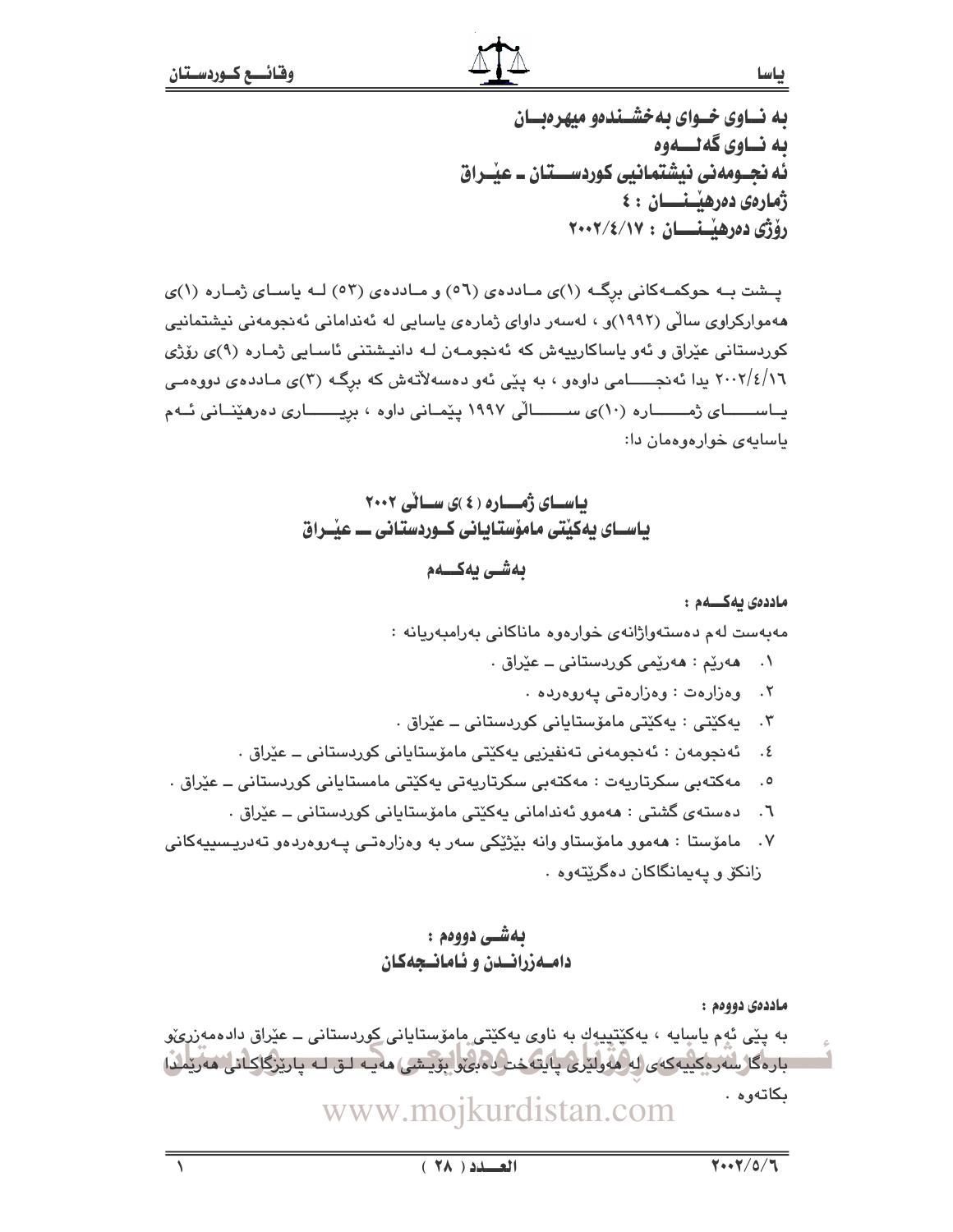ماددەى سىيىلەم :

يـهکێتي رێکخراوێکي پيـشهيي سـهريهخۆيهو ، شهخـسييهتي مهعنـهويي خـۆي هەيـهو ، مـافي مولکداربوونی مولك و مالّی گواستەنی و ناگواستەنىشى ھەبە ٠ ماددەى چـوارەم :

يەكــهم : يەكێتى بۆ وەديهێنانى ئەم ئامانجانەي خوارەوە تێدەكۆشىٚ :

- ۰۱ \_ چەسپاندنى يێرۆى فيدراليزم بۆ كوردستانى ــ عێراق ٠
- داكۆكى كردن لە ئازادىيە دىموكراتىيەكان و ئاشتى و بنەماكانى مافى مرۆۋ .  $\cdot$   $\cdot$   $\cdot$
- ۳. له بهرزکردنهوهی سهویهی پهروهردهیی و فێرکاری و توانستی زانستی و رۆشـنبيری و هزریی مامۆستایاندا هاوبەشی دەکاو ، بـه جـۆرێکی ئـهوتۆش ئامادەپـان دەکـات کـه بـروای تەواو بە مەسەلەي نەتەواپەتى و نىشتمانىيەروەرىيو ئامانج و ئاواتەكانى بزاڤى رزگـاريخوازى کورد (کوردايەتى) بێنێته دى .
- ٤. له داناني ستراتيجييەتي يێرۆي پەروەردەو فێرکاري ھەرێمدا بەشدار دەبـێ بـۆ تـﻪيار و ئامادەكردنى مىنھاج و بەرنامەگەلىؒ كە لە گەلؒ ئامـانج و ئاواتـە رەواكـانى گـەلى كوردسـتانى عٽراقدا بلوئو بگونجيٰ .
- ۰. رێز له پیشهی فێرکاری دهگری و پیروزیی قوتابخانـهو پـهیمانگاو زانکوکـان دهیـارێزی و داکۆکی لـه مافـهکانی مامۆسـتايانی کوردسـتان دهکـا و ، ئامـانج و ئاواتيـان دێنێتـه دی ، زەمانەتى ئەوەيان دەكا كە بە ئازاديەكى تەاوەوە ئەركى سەرشانى خۆيان ئەدا بكەن.
- ٦. بـۆ بەرزكردنــەوەی ســەوپەی ژپـن و ژپـاری مامۆســتايان تێدەكۆشــێ و ، راژەو خزمــەتى کۆمەلايەتى و تەندروستييان لەو بوارانەدا يێشکەش دەکات کە ژيـانێکى بـە حورمـەتيان بـۆ بێنێته دی .
- ۰۷ کهلهپووری نهتهوایهتی له کوردستاندا دهپارێزیٚو ، دۆخی رۆشنبیری بهرهو چاکتر دهباو ، رۆڵی مامۆستایش له بنیادنان و بەرەو چاکتر بردنی شارستانی و ، له بـه مـەدەنی کردنـی کۆمەلگاى كوردستانيدا زەق و زۆپ دەخاتە روو .
- ۸. له فێرکردنی ئیلزامىو فێرکردنی گەورەکان و نەھێشتنی بیّ سەوادى لە ھەرێمدا بەشدار دهبے ٚ.
- ۹. لــه گــهلٌ ســهنديكاو رێِكخــراو و پــهکێتی و کۆمهڵـه پيــشهيی جهماوهريــهکانی نــاوهوهو دهرهوهی ههریمدا هاوکۆمەك دەبیؒ و پێوەندىيان له گەلّدا بەرەو چاکتر دەبات .

٦٠٠ ( پِيُوْهِ بَدِي حَوْي لِهِ گَهِلٌ مَامَوْسُتَابِانِي بِاقْيِمَهِ نِي نَاوِجِهِ كاني عيْراقدا توند و ثولتر دمكانات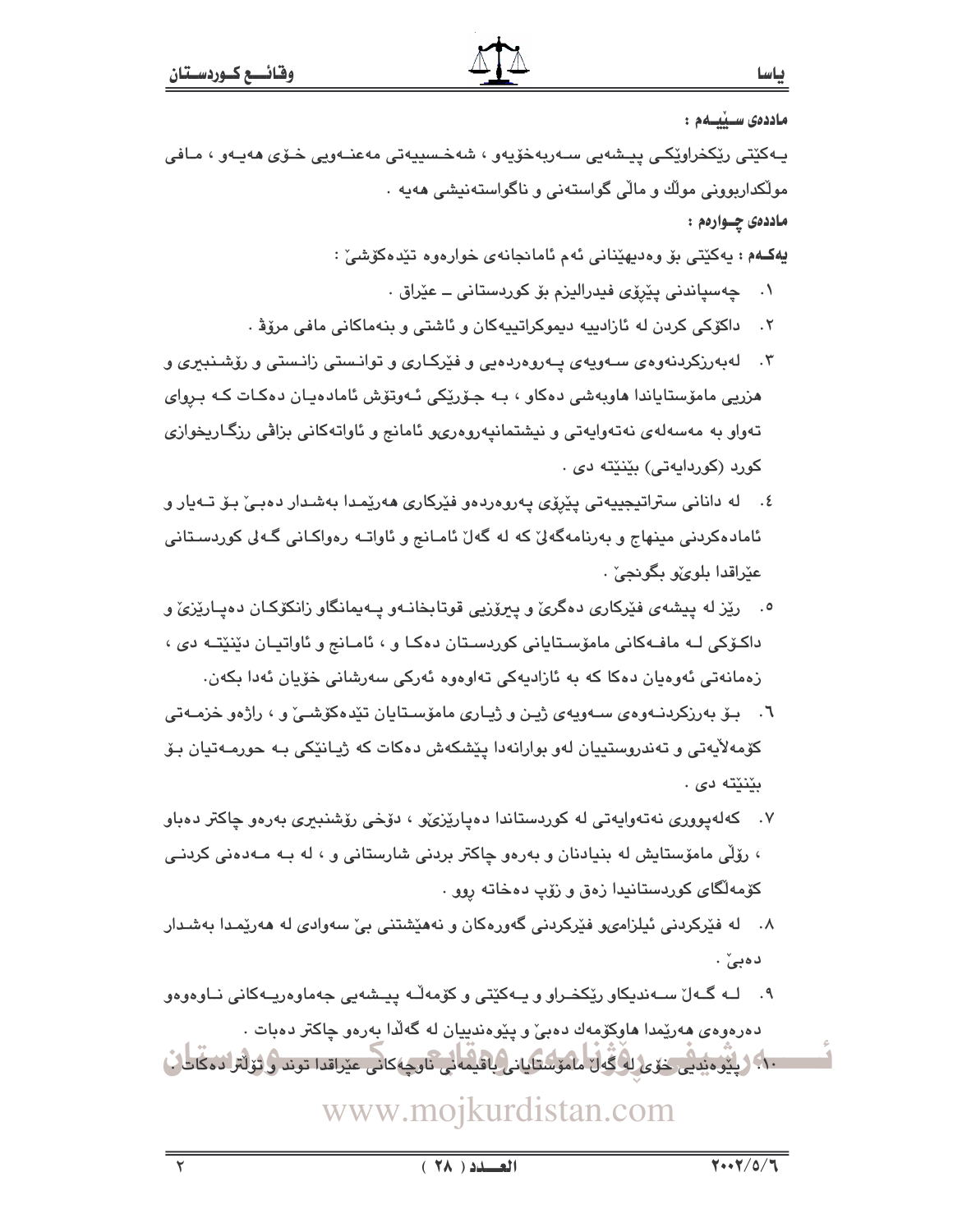۱۲. بــۆ زامنكـردن و پاراســتنى مافــه پــهروهردەيى و رۆشــنبيرپيهكانى نەتــهوه بــه برايــهتى ژياوەكانى ناو ھەرپمدا تێدەكۆشى .

دووم : پهکێتي له پێناوي وهديهانيني ئامانجهکانيدا بۆي هەپه :

- ۰۱ كۆمەلّەو يانەي كۆمەلاّيەتى و رۆشنىبىرىي تايبەت بە مامۆستايان لە ھەرێمدا دابمەزرێنىٚ .
- ۲. سەريەرشتى راستەوخۆى ئەو كۆمەلەو دام و دەزگايانە بكات كە خۆى داياندەمـەرزێنى و

بۆيشى ھەپە ئەندامێك وەك نوێنەرى خۆي لە دەستەي ئېدارەي ئەو كۆمەلأنەدا دابنىٕ . ماددەى ييْنجــەم :

ئەمانەي خوارەوە بە ئەندامانى يەكێتى لە قەلّەم دەدرێن :

- اً. ھەموو مامۆستاو وانە بێژەكانى سەر بە وەزارەتى پەروەردەو تەدرىسىييەكانى پـەيمانگاو زانکۆکان له مەرێمدا .
	- ب. مامۆستا شەھىدەكانى بزاقى رزگاريخوازى كوردستان ئەندامانى شەرەڧن .
		- ج. مامۆستايانى شۆرشى رزگارىخوازى ئەيلوول ئەندامى شەرەڧن .
- خانەنشىنەكان لە ئەندامانى پەكێتى بۆ مـاوەي پـەك سـالْ (لـە رۆژى خانەنـشىنى و لـە د . وەزيفە دەست بەردانەوە) بە ئەندام دەمێننەوە .

بەشى سىيبەم

ماددەى شەشــەم :

ياسا

پهکٽتي لهم دهستانهي خوارهوه پٽك دٽت :

- ۰۱ دهستهی گشتی ۰
- ۰۲ ئەنجومەنى تەنفيز*ى .*
- ۰۳ مهکتهبی سکرتاریهت.
	- ٤. دەستەي لق .
	- ٥. ليژنهي قــهزا .

ماددەى حەوتىەم :

أ. دەستەي گشتى لە ھەموو ئەو ئەندامانەي پەكێتى پێك دێت كە ئپلتزاماتى خۆپان بە پێى

جوکمهکاني ئه م ياسانه به *چې ه*ێناوه . دهسته *ي* گشتي بالأترين دهسهلاتي پهکٽتيپهو ۽ هـهر دوو سال جاريَك ، كه مەركـەزى پـەكێتى ، بـۆ گۆنگرەبەسـتنى گـشتى ، مەندوبـەكانيان بـە ریزەيەك كە ئەنگولمەنكى تەلقۇنى دايارى لىلكات كۆلەتلەر (ئۆزلەتلەردىنى سەرۆكى يەكتتىرو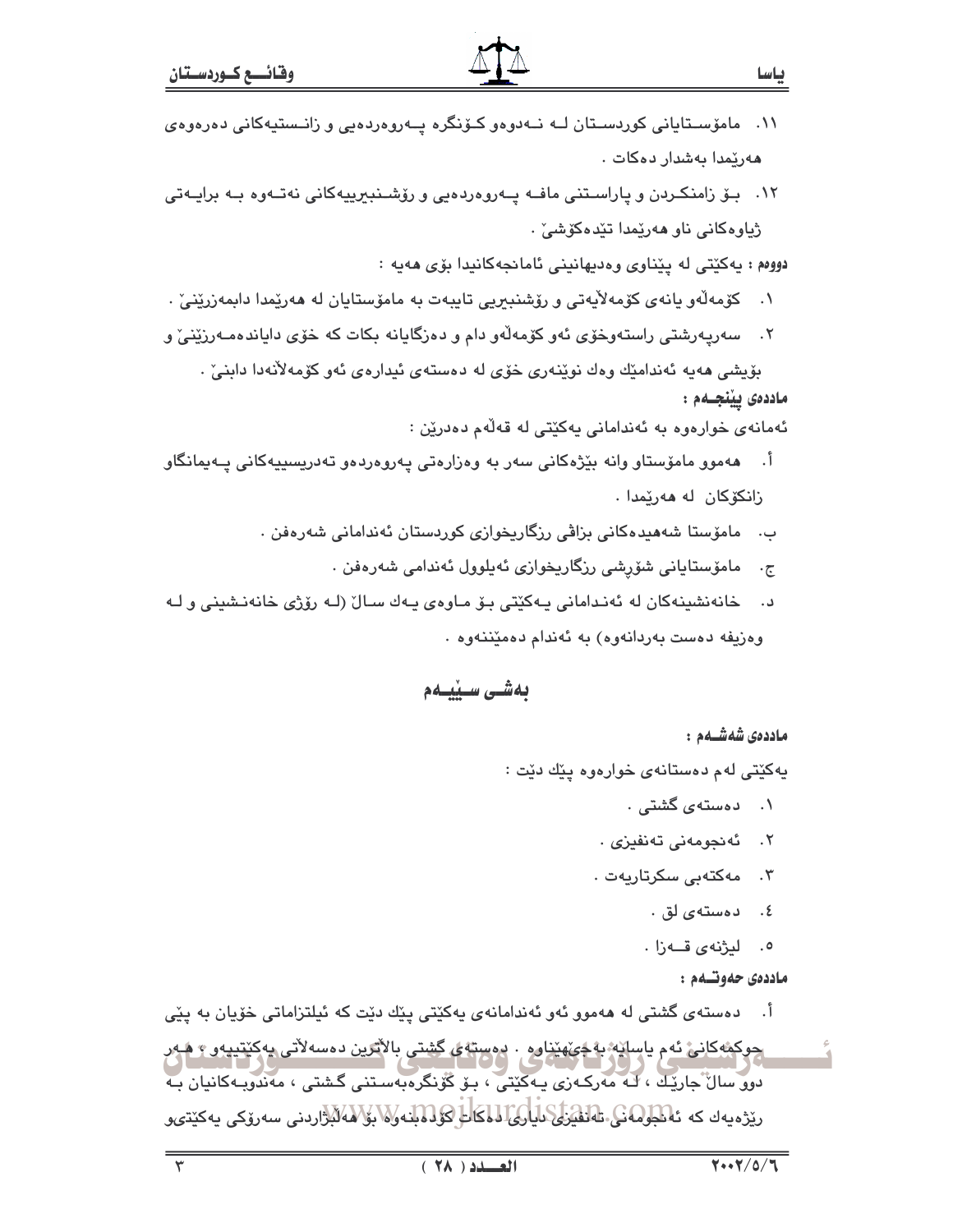- ب. \_ سەرۆكى پەكێتى و ئەندامانى ئەنجومەنى تەنفېزى و ئەنىدامانى مەكتـەبى سـكرتارىيەت و ئەندامانى دەستەكانى لقەكان ، ھەموريان ئەندامى كۆنگرەن .
- ج. پهکێتی بۆی هەپپه ، لەسپەر داوای (۳/۲)ی ئەنىدامانی ئەنجومپەنی تپەنفیزی پان لەسپەر داوای سٽيهکي ئەنداماني دەستەي گشتی کۆنگرەيەکی لاوەکی بېەستى .

### ماددەى ھەشـتــەم :

کەسىؒ بۆ سەرۆکاپەتيى پەکێتى مەلّبېژێردرێ مەرجە لە ماوولاٌتيانى مەرێم بێت و خزمەتپشى لـﻪ (١٥) سالٌ كەمتر نەبىؒ.

### ماددەى نۆيىلەم :

سەرۆكى يەكێتى ئەم ئەرك و فرمانانەي خوارەوە دەگێرێ :

ك لايەنــه دادگــايى و ئيــدارى و كۆنگرەكانــدا دەبێتــه نوێنــهرى يــهكێتىو ، موعامەلــهو  $\overline{\phantom{a}}$ بەلگەنامەكانى سەر بە پەكێتى تەسدىق دەكار ، بۆيشى ھەپە ھەندىّ لەم ئەرك و فرمانانـەي بسيێريٰ به پهکيٰ له ئهنداماني ئهنجومهن که خۆی بهگهني بکات .

> ب. سەرۆكاپەتى كۆبوونەوەكانى دەستەي گشتى و ئەنجومەنى تەنفىزى دەكات . ماددەى دەبسەم :

ئەگەر پايەي سەرۆكى يەكێتى چۆل بوو و ، باقيمەنى ماوەي كۆنگرەي گشتيش لە شەش مـانگ زیاتر بوو ، ئەوە ، لەو بارەدا ، بە ھەمان ئەو شێوازەي لەم ياسايەدا ھاتووە سەرۆكێكى دى بـۆ بەكٽتى ھەلدەپژتردرتت .

## ئىيىش وئىسەرك و فىرمىانى كىـۆنىگـــــرە

ماددەى بسازدە :

- ۰۱ ـــ لــه پاســاگه لى ســندوقى زامنكــارى و ســندوقى وەفــات و ســندوقى نهخۆشــيى ســهخت و ترسناکی سەر بە پەکێتی دەکۆلێتەوە و گفتوگۆپان لەسەر دەكات و ئیقراریان دەكات.
- <u>۲-) و الله یاسایی یـ وکیفیؒ اماکوانیه وه و کفتوکاؤی لهسیه را مک او پنے شنیاژی پیواییسنّت ایش</u> مەمواركردنى يێشكەش دەكات. moikurdi ٣. له يَيْرِوْي نَاوَخْوَ دَهَكْوْلَيْتّْقُوهُ و گُفْتُوگُوْيْ لَهُ سُوْرُ دَهْكًا وْ ئَيْقْرَارِيْ دەكات .

٤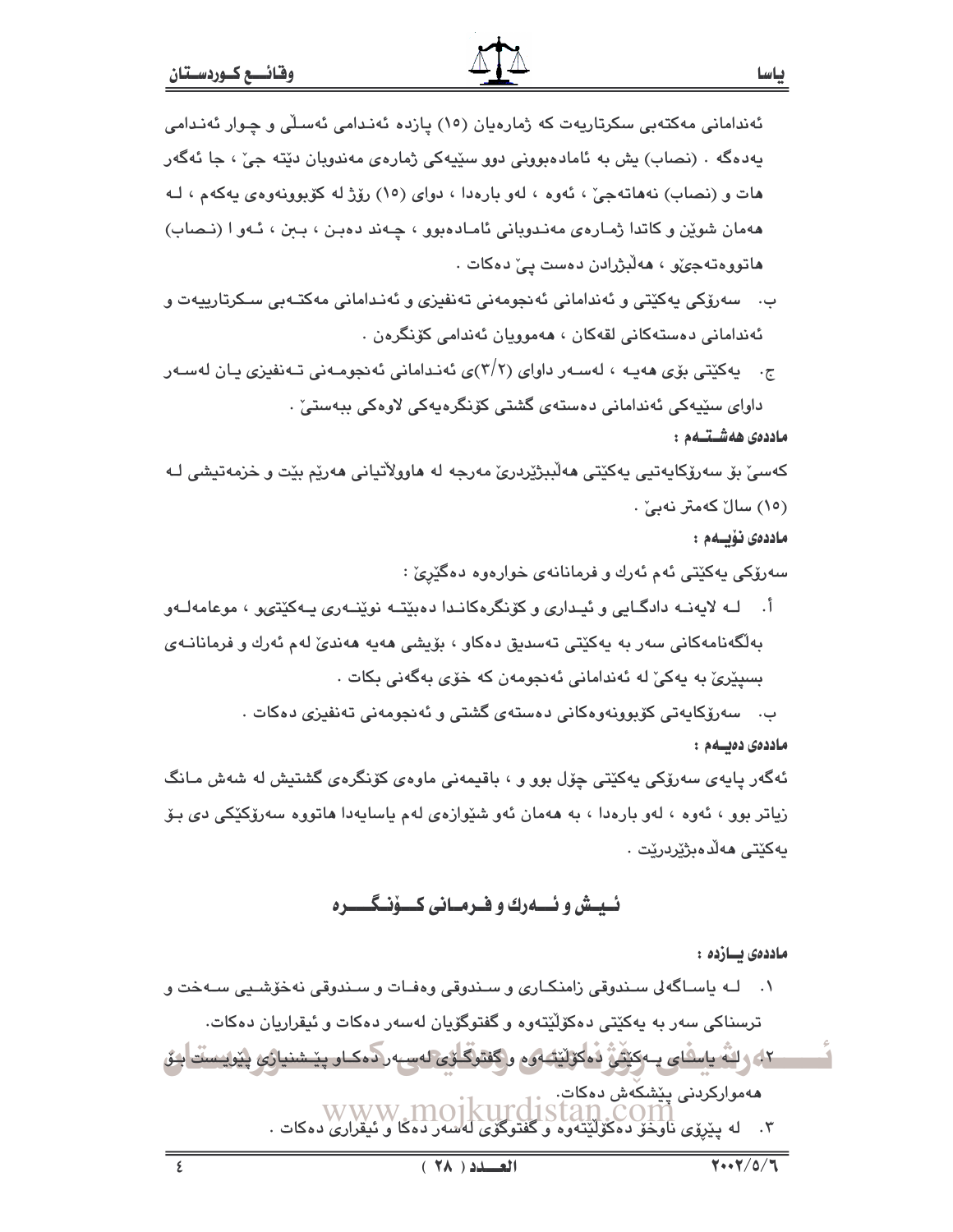٤. له ئەرك و فرمانى ليژنەكانى كۆنگرەي گشتى دەكۆلێتـەوە و رێكيـان دەخـاو ، ھـەردوو رايۆرتى ئىدارى و دارايى ئىقرار دەكات .

ييْكهـاتـهكــانى ئه نجــومـهنـى تهنفيـــزى و ئـهركـهكــانـى

ماددهۍ دوازده :

يەكــەم : ئەنجومەنى تەنفيزى لەمانە يێك دێت :

- ۰۱ سەرۆكى يەكٽتى .
- ئەندامانى مەكتەبى سكرتاريەت .  $\cdot$   $\cdot$   $\cdot$
- ۰۳ سەرۆكانى لقەكانى يارێزگاكان

دووهم: ئه نجومه ن ئهم ئهرك و فرمانانهى خوارهوه به رئ دهخات:

- بەدواداچوونى ئېشەكانى مەكتەبى سكرتاريەت و دەستەكانى لقەكان .  $\cdot$ 
	- بەدواداچوونى جێبەجىٚكردنى راسياردەو ئيقراركراوەكانى كۆنگرە ٠  $.7$ 
		- ئامادەكردنى بوجەي گشتى و حساب و حسابكاريى كۆتايى ٠  $\cdot$   $\mathsf{r}$
- بەخشىنى شەرەفى ئەندامێتى بە شەخسىاتى پەروەردەپى و ھزرمەندان .  $\cdot$  {
- لێػۆڵۑڶەوەو گفتوگۆكردن لەسەر يێرۆى ناوخۆو يێشكەش كردنى يێشنيازى يێويست بـۆ  $\cdot$ .0 ههمواركردنى .

ســێيهم : ئەنجومــەنى تــەنفيزى كۆبوونــوەی خولــەكانى خــۆی ، ھــەر ســے ٘مــانگ جارێــك بــۆ بــەرێوەبردنى كاروبــارى يــەكێتى ســاز دەدات و ، بۆيــشى ھەيــە ھــەر كــاتىٚ پێويــست بێــت كۆبوونەوەي لاوەكى ساز بدات .

## مەكتەبى سىكىرتاريەت

ماددەى سىيازدە :

يەكـــەم : مەكتــەبى ســكرتاريەت بــە دەسـتەي كـاراي ئەنجومــەنى تــەنفيزيى يــەكێتى لــە قەڵـەم دەدرى،ّـو لــەناو ئەندامەكانىيدا ســكرتێرێك ھەڵدەبــژێرێ دەبێتــە جێگـرى ســەرۆكى بــەكێتى و بەرپرسـانى ليژنــه دارايـى و ئيداريــهكان و ئــيش و كــار بەســەر ئەندامەكانيـدا دابــەش دەكـات . سەرۆكى پەكێتى لە كۆبوونەوەكانى مەكتەبى سكرتارىيەتدا ئامادە دەبىٌـو ، كـە ئامـادەش بـوو کۆبوونەوەكە بە سەرۆكايەتى ئەو ساز دەدرى .<br>ئ دووم : كەسى بۆ ئەئدامىتى مەكتەبى سكاناريەت يان بۆ دەستەي لقـەكان ھەلبىڭ ماوولاتیی مەریم بید و خزمه تیشی له دام سال که متن به میت W W W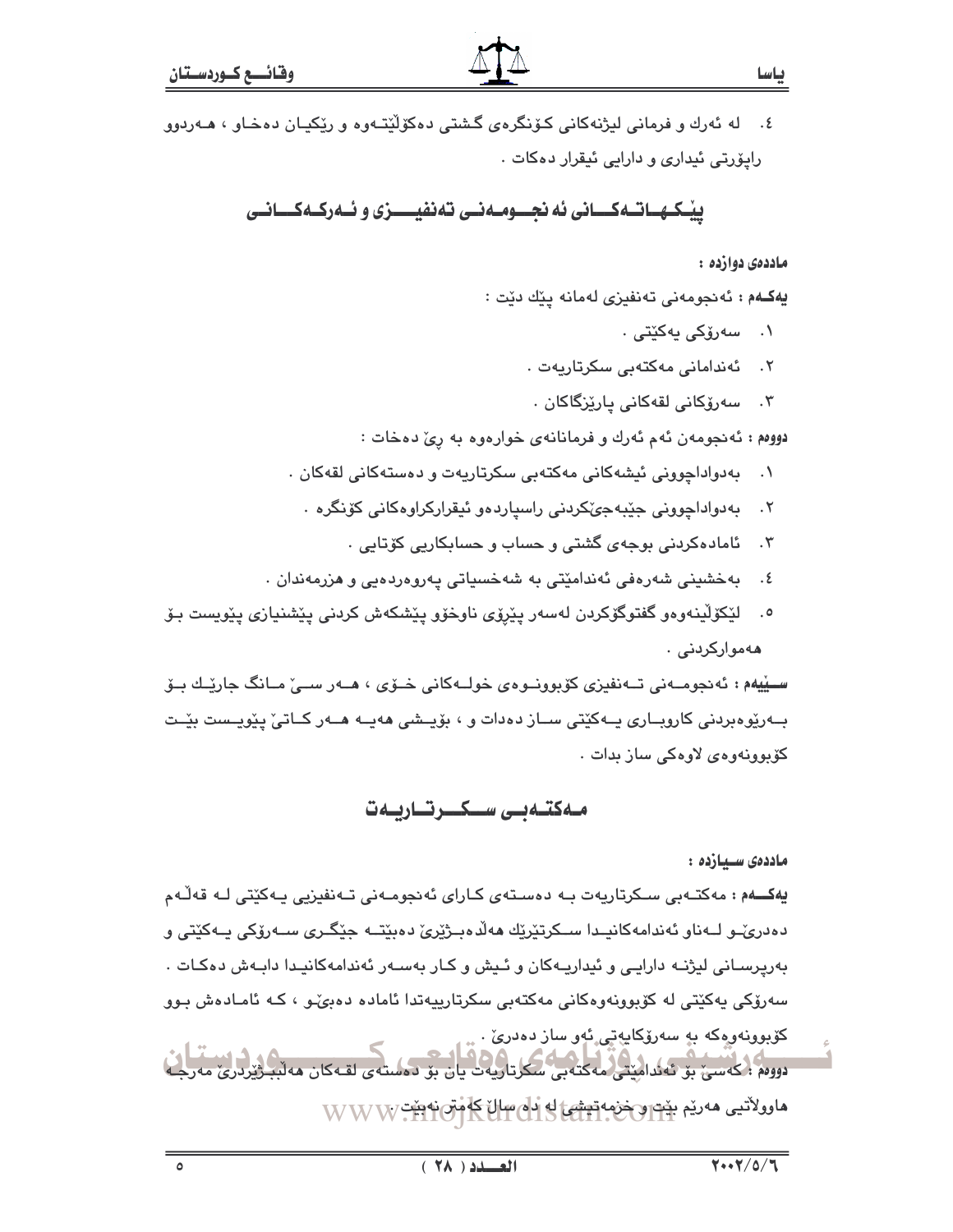- سيپيهم: مەكتەبى سكرتارىيەت ئەم ئىشانەي خوارەوە بە رى دەخات :
	- ۰۱ بهرکارخستنی موقهرِهرات و راسیاردهکانی کۆنگرەی گشتے، .
- ۰۲ بهکارخستنی موقهرهرات و ئاراستهکاری و رێنماییهکانی ئهنجومهن .
- ۰۳ سەريەرشىتى بزاشەكانى لقـﻪكان و دەرھێنــانى ئاراسـتەكارى و رێنمـايى يێويـست بـۆ وهدیهێنانی بەرژەوەندی گشتی و بەرژەوەندی رەوشى پەروەردەيىو فێرکاری و توندو تىۆل کردنی پێوهندی له گهلٚ دهستهگهلی ئیدارهی لقهکان .
- ٤. ئيقــرار كردنــي خــهرجي دارايــي پێويــست بــۆ جێبــهجێکردني ئيــشهکاني مهکتــهبي سکرتارییهت (له سنووری سهلاحییاتی ئیقرارکراوو له چوارچیوهی ئهو بره یارانهدا که لـه بوجهي گشتيدا بۆي دانـراوه) و ، بۆيـشى هەپـه موناقــهلاتى دارايـى لـه چوارچـێوەي بوجـه ئيقراركراوهكهدا بخاتهكار.
- ۰. بــۆ تونــدو تــۆلْ كردنــي يێوەنــديي خــۆی لــه گــهلا ســهنديكا و رێكخــراوه ييــشهيي و جەماۋەرپيەكانى ھەرپمدا تێدەكۆشى .
- ٦. بوجـهي سـالأنهو حـساب و حـسابکاريي کۆتـايي ئامـاده دهکـاو پێـشکهشي دهکـات بـه ئەنجومەن بۆ تەسدىق كردنى .

### دەسىقىدى ئىق

مـاددەى چـــواردە : ىەكسەم: مەندوبــەكانى پارێزگــا ، كــە بــۆ ئەنــدامێتيى كــۆنگرەي گــشتى ھەلبــژێردراون ، دواي تەواوبوونى ئيش و كارەكانى كۆنگرە كۆ دەبنەوە بە سەريەرشتى مەكتەبى سـكرتاريەت بـۆ هەلبْژاردنى دەستەي لق كە لە حەوت ئەندامى ئەسلى و دوو ئەندامى يەدەگ يێك دێت . ٢. دەستەي لق له كۆپوونـەوەي پەكەمپـدا سـەرۆكى لـق و بەرپرسـانى ليژنـه تايپـەكارەكان ھەلدەبژێرێ .

دووهم : دهستهی لق ئهم کار و فرمانهی خوارهوه به ریّ دهخات :

۰. بەركارخستنى موقەرەرات و راسپاردەكانى مەكتەبى سكرتارىيەت .

۲. له چوارچێوهي بوجهي سالآنهي پهکێتيدا گفتوگۆ لهسهر بوجـهي سـالآنهي لـق دهکـات و رێنماییگهلی دارایی و سندوقی زامنکاری و سندوقی وهفات و سـندوقی نهخۆشـییه سـهخت و ئىستىكىك بىخاتە ئىرگار كەي ۋەقايىسى ك کرد دستان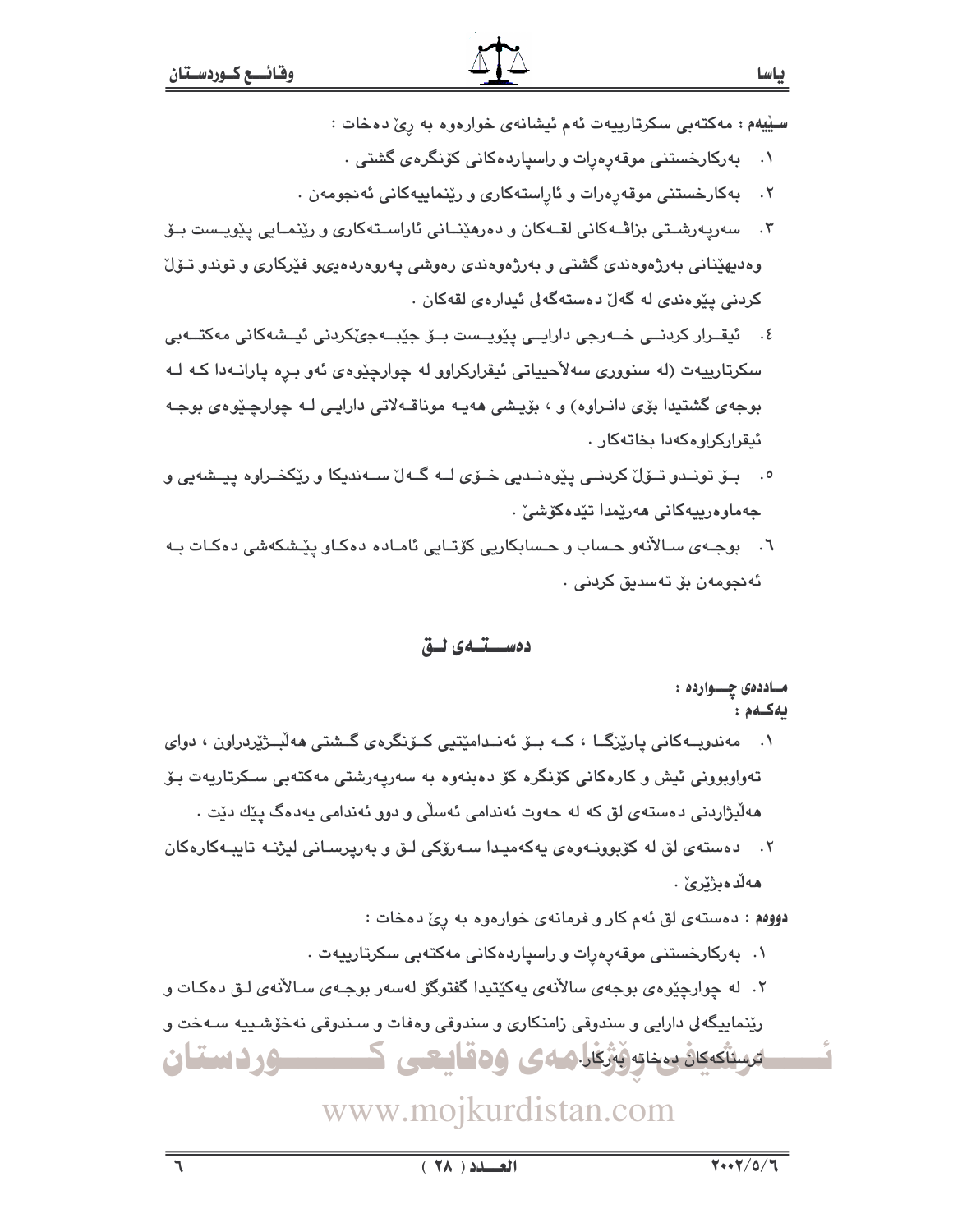

لىۋنەي قسىەزا

ماددەى يسازدە :

پهکهم : مەندوبەکانى قەزا ، کە بۆ ئەندامێتيى کۆنگرەي گشتى ھەلْبژێردراون ، دواي تــەواوبوونى ئيش و کارەکانى کۆنگرە کۆدەبنەوە بە سەريەرشتى دەستەي لق بىۆ ھەلىبژاردنى لېژنىەي قىەزا لەناو خۆياندا كە لە (٣) سىّ ئەندامى ئەسلّى و پەك ئەندامى پەدەگ پێك دێت . دووهم: ليژنهي قهزا له يهكهم كۆبورنهوهيدا سهرۆكێك لهناو ئەندامەكانيدا بۆخۆى ھەلدەبژێرئ ، سەرۆك لە كۆپوۋنەۋەكانى دەستەي لقدا ئامادە دەبێت .

سييههم : ئيش و كارى ليژنهى قــهزا :

۰۱ بەركارخستنى بريارو ئاراستەكاريەكانى دەستەى لق .

۲. سەرپەرشتى كاروبارى پەكێتى لە قەزادا .

۰۳ بهرزکردنهوهی رایوّرتگه لی دهوری بوّ دهستهی لق دهربارهی ههر شتیّك كه ییّویست بیّت ىۆ بەرزكردنەوەي سەويەي فێركارى .

بەشـــى چـــوارەم دارایسی بسه کیستسسی

ماددەى شازدە :

يەكـهم : دارايى يەكێتى لەمانە يێك دێت :

۰۱ هەر مامۆستاو وانەبێژێکی ئەندام مانگانە پێنج دینار دەدات و بەم شێوەپەی خوارەوە لە

مووچهکهی دادهشکێنرێ:

- اً. دوو دینار بۆ بەرژەوەندى سندوقى زامنكارى .
- ب. يەك دېنار ئابوونەي بەشداريوونى سندوقى وەفات .
- ج. يەك دېنار ئابوونەي بەشداربوونى سندوقى نەخۆشىييە سەختەكان .
	- د. پهك دينار ئابوونهى مانگانهى ئەندامێتى .
- ۲. هەموو ئەندامێکی تەدریسی لە پەيمانگاو زانکۆکاندا دووقاتی ئەوە دەدەن کە لـە برگـەی (۱)ی سەرەوەدا برياردراوە.
	- ۴. دەسنگە (منح) و يارمەتى كە حكومەتى ھەرێم بە يەكێتپى دەبەخشى٘ .
		- ٤. قازائجي بزاڤهكاني پهكێتي ٠
		- ٥. سوودو قازانجي وهبەرهێنانەكان (الأستثمارات) .
			- ٦. کرێی عیقاراتی مولّکی بهکێتی ٠

دووهم : کـۆنگرەى گـشتى چـۆنێتيى خــەرج كردنــى ئەوانــەى بِرِگـه (أ،ب،ج،د)ى بەنـدى يەكــەم دياردگركات و پيويسته دوسته و مسلم شدارمگه لى لقه كانيش ئيلتيزاميان بـهو رينماييانله وه امنه بي كُه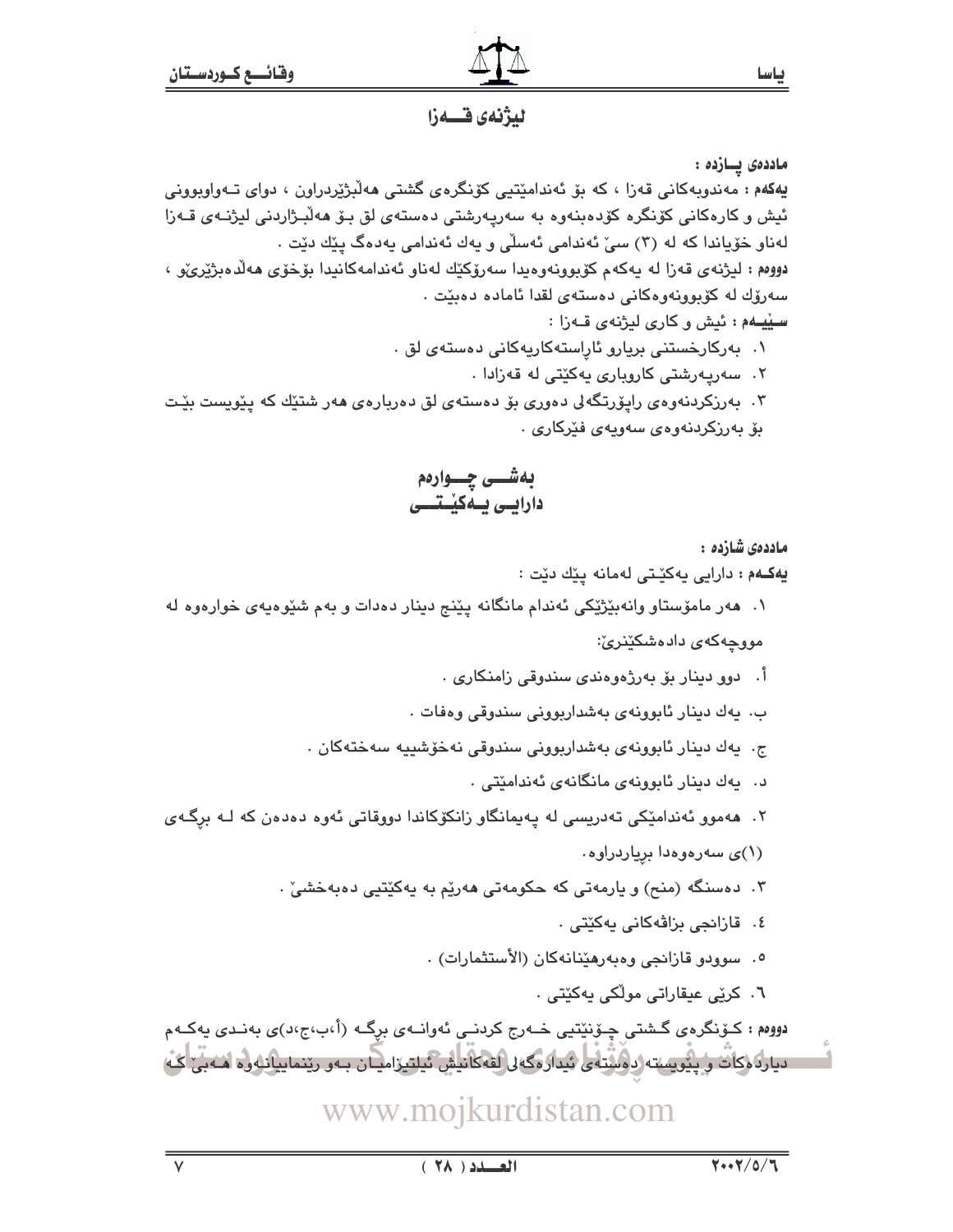| 7.77/07<br>$(X \wedge X)$<br>$\lambda$                                                                                                            |
|---------------------------------------------------------------------------------------------------------------------------------------------------|
|                                                                                                                                                   |
| دەستەكانى لقەكان بدات بۆ بەريخستنى ئېش و ئەركى يەكێتى .<br>WWW.MOJKUIOIStan.COM                                                                   |
| <u>لەسلەر اننىق تەرخانكرىرنى قىلىرتەلەرلەين (ئەلئەنلەلھتى مەكتەبى سىكرتارىيەت ئيا ئەننىلەنى</u>                                                   |
| دووم : مەكتەبى سكرتارىييەت بۆي ھەيەو بە رێژەي (٢/٢) دوو سێيەكى ئەندامانى مەكتەب برِيار                                                            |
| خۆ تەرخان دەكەن بۆ بە ئەنجام گەياندنى كارو فرمانى يەكێتى ٠                                                                                        |
| <b>يەكـەم :</b> سەرۆكى يەكێتى و سكرتێ <i>رى</i> مەكتەبى سـكرتارىيەت و سـەرۆكانى لقـەكان لىّ دەبـرِێن و                                            |
| ماددهی بیست و یهك :                                                                                                                               |
| <b>ماددهی بیست :</b> یهکیتی له ههموو ئهو ئهنجومهن و لیژنانهدا که پیوهندییان به بواری ماموّسـتایان<br>و پهروهرده و فێرکارییهوه ههیه بهشدار دهبیٚ . |
| هەرێم و لە دەرەوەى ھەرێميشدا .                                                                                                                    |
| یهکێتی ، که به پێی ئهم یاسایه دامهزراوه ، نوێنهری مامۆستایانی کوردستانی ــ عێراقه له نـاو                                                         |
| ماددەى ئىۆزدە :                                                                                                                                   |
| بەشــى پێنـجـەم                                                                                                                                   |
|                                                                                                                                                   |
| أنتاجيه) سوودبەخش بە يەكێتى ، وەبەربىھێنىٚ.                                                                                                       |
| ئەنجومەنى تەنفیزى ، بەشێك لە داھاتە داراييەكەي خۆی لە پرۆژەگەلى رەنێوھێنەكيى (مـشاريع                                                             |
| مىلادەئ ھـــەژدە : مەكتــەبى ســكرتارىيەت يـان دەســتەي لــق بــۆي ھەيــە ، دواي رەزامەنــدى                                                      |
| <mark>ئيعتي</mark> ماداتى تايبەت بە مەكتەبى سكرتارييەت يان لق پێك دێت .                                                                           |
| بوجەی گشتیی یـەکێتی لـه بوجـەی تایبـەتیی مەکتـەبی سـکرتارییەت و لقـەکان و پرۆژەکـان و                                                             |
| ماددەى حەڤـــدە :                                                                                                                                 |
| بانكەكانى ھەرێمدا .                                                                                                                               |
| هـاتووه ، لـه لايـهن لقـهوه دهگوازرێتـهوهو دهخرێتـه سـهر حـسابي مهکتـهبي سـکرتارييهت لـه                                                          |
| حموتهم : (٤٠٪) چل له ســــــهدى ئــهو داهاتــه داراييــهى كـه لــه برِگـه (د)ى بهنـدى (يهكـهم) دا                                                 |
| مافی دارایی له یهکێتی بکات .                                                                                                                      |
| شفشـفم : هەر ئەندامىٰ ئەندامێتى خۆى لە يەكێتيدا لە دەسـت بـدات ، مـافى ئـەوەى نـابىٰ داواى                                                        |
| <b>پیْنجـﻪم</b> : ﺣﺴﺎﺑﺎﺗﯽ ﯾﻪﮐﯿٚﺘﯽ ﺑﯚ ﺭﯾﻘﺎﺑﻪﯼ ﯾﺎﺳﺎﯾﯽ ﻭ ﺩﺍﺭﺍﯾﯽ ﻣﻠﮑﻪﭺ ﺩﻩﺑﯽٚ .                                                                        |
| کۆبوونەوەكانى لقدا دەدرىٰ .                                                                                                                       |
|                                                                                                                                                   |

لهم بارهیهوه دهردهچن و لیژنهگهلی تایبهتکار به ناوی (لیژنهی زامنکاری و لیژنـهی یاریـدهدانی

چـوارهم : رەزامەندى لەسەر بريارەكانى ليژنەي زامنكارى و ليژنەي يارمەتيدانى مامۆستايان ، لـه

ياسا

ئەندامان) پێك بهێنن بۆ بەركارخستنيان .

سییهم: کردنهوهی حسابیّك له بانكهكانی ههریمدا .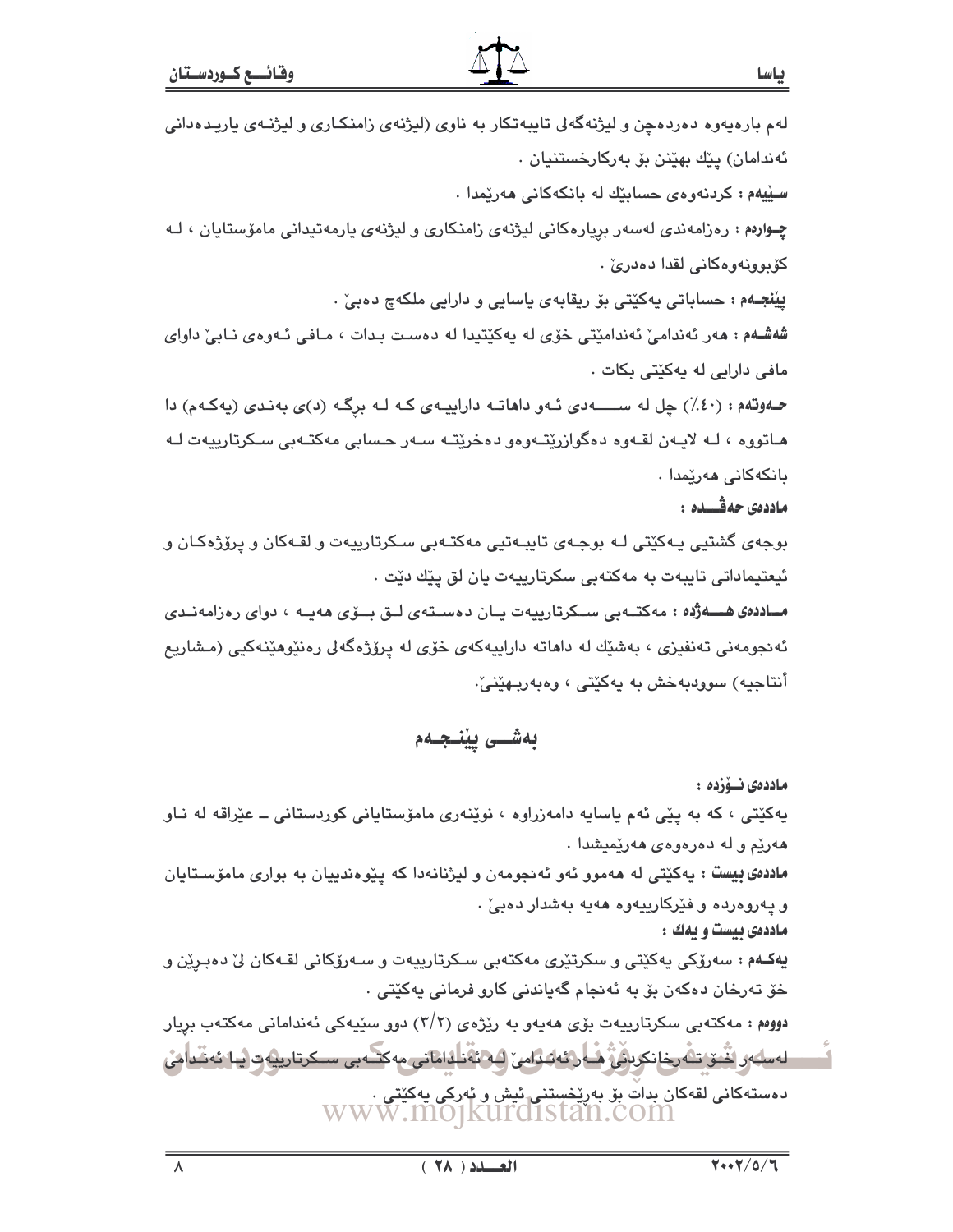سيپيهم : پێويـسته ژمـارەي تــەرخانكراوەكانى ئـيش و كــارى پــەكى' لــه ئەنـدامانى مەكتــەبى سکرتارىيەت يان لـه ئەنـدامانى دەسـتەي لـق لـه رێـِژەي (٢/١) سـێيەكى ژمـارەي ئەندامـەكانى تێنەيەرێ .

چــوارهم : ماوهي خۆ تەرخان كردنى ئەندام بۆ ئيش و كارى يەكێتى بە خزمەتى فيعلى لــه قەڵـەم دهدريٌّ و بوّ تەرفيع و عەلاوەو خانەنشيني و تەرقيەي زانستي بە خزمەت حساب دەكرىٌّ و ، بە يٽِي ياساو رێنوێنڀيه تايبهتهکانيش جگه له مووچـهو دەرماڵـهي پيـشهيي و زانکـۆيي پـهکێتيش دەرمالەي دياركراوي بۆ ماوەي خۆتەرخانكردنەكەي دەداتى .

## بەشى شەشـەم حـوكمـه كـۆتـاييـــهكــان

ماددهی بیست و دوو :

بارهگاکانی پەکێتی بە بریارێکی دادگـایی و بـه ئامـادەبوونی سـەرۆکی پـەکێتی پـان سـەرۆکانی لقەكان يان نوێنەرى پەكێتى ، نەبىٰ نابىٰ بيشكێنرێن . ماددهی بیست و سـیٰ : لق له سنووري جوگرافيي پارێزگاکاني خۆيدا هەوپيه به ئەنـداماني خــۆي دەدات ، هەوپــەکانيش يٽويسته يهك بن و له مهكتهبي سكرتارييهتهوه دهرچووين . ماددهی بیست و چــوار : مەر دەقىٰ پێچەوانەي حوكمەكانى ئەم ياسايە بێت ، ناخرێتە بەركار . ماددهی بیست و ییْنسسج : پێویسته ئەنجومەنی وەزیران حوکمەکانی ئەم یاسایە بخەنە بەرکار . ماددەي ئىست و شەش : ئهم پاسايه له رۆژي بلاْوكردنهوهي له (وهقايعي كوردستان) دا ، دهخريّته بهركار .

## د. رؤژ نسوري شساوهيس

ئىسسەرشيفى رۆژنامەى وەقايعى كىسسسوردستان www.mojkurdistan.com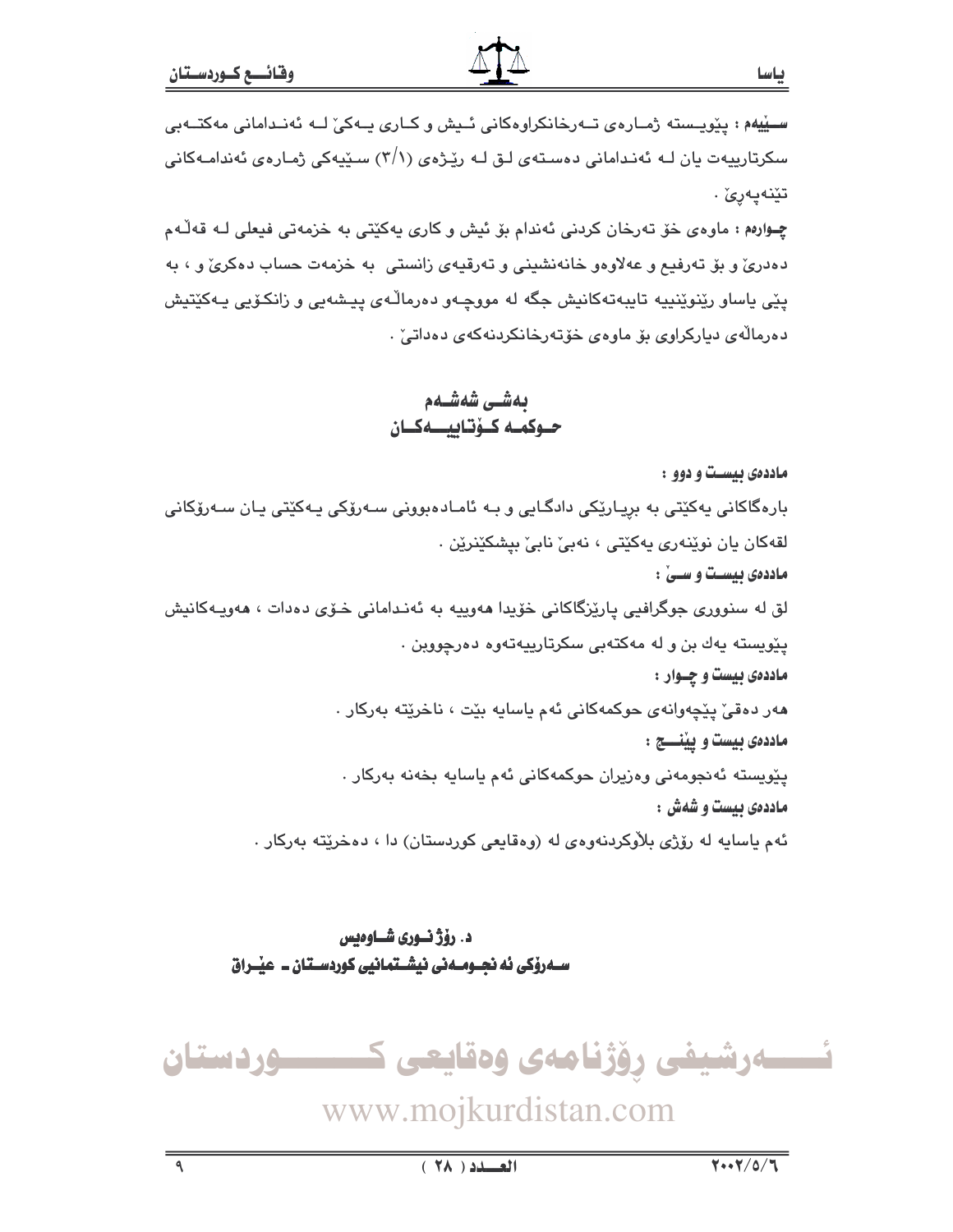به نساوی خسوای به خشسندهو میهرهنسان ىە نــاوي گەنــــەوە ئه نجــومهنی نیشتمانیی کوردســـتـان ــ عیـْــراق ژمارەى بىريسار: ٣ رۆژى بىريسار : ٢٠٠٢/٤/١١

" بريـــــار "

یشت به حوکمهکانی ماددهی (۳۸) و برگه (۱ ، ۲)ی ماددهی (۳۹) لـه پیروی نـاوخوّی ژمـاره (۱)ی ههموارکراوی سالّی ۱۹۹۲ی ئه نجومهنی نیشتمانیی کوردستانی عیّراق ، ئه نجومهن لـه دانیشتنی رۆژی ۲۰۰۲/٤/۱۰ یدا بریاری ئەمەی خوارەوەیدا :– یهکهم : پووچهاکردنهوهی ئهندامیتی انور شوکر محمد له لیژنهی ئهشغال و ئاوهدانکردنـهوه ، چونکه ناشیّ ئەندامیّك له زیاتر له دوو لیژنهی ههمیشهییدا ئەندام بیّت . دووهم : ئهم ئەندامانەي ئەنجومەن كە ناويان لە خوارەوە تۆماركراوە ، ھەريەكـەو بىۆ ئـەو ليژنـه ههمیشهییه زیاد دهکریت ، که بهرامبهر ناوهکانیان نیشان دراوه :-۰۱ ظاهر محمد أبراهيم ــ بۆ ليژنهي كاروپاري تهندروستي و كۆمەلايەتى . ٢. قاسم محمد قاسم ــ بۆ ليژنهى پهيوهندييهكان و كاروبارى رۆشنبيرى .

- ۰۳ د . نياز ميران ــ بۆ ليژنهى يەيوەندىيەكان و كاروبارى رۆشنبيرى .
	- ٤. حميل عبدي سندي ــ بۆ ليژنهي ئهشغال و ئاوەدانكردنهوه .

سییهم : ئهم بریاره له رۆژی ئیقرارکردنییهوه له ریکهوتی ۲۰۰۲/٤/۱۰ وهوه خراوهته بهرکارو له رۆژنامەي (پەرلەمان) و (وەقايعى كوردستان)دا بلاودەكريتەوە .

> د. رؤژ نسوری شساوهیس

ئــــــەرشيفى رۆژنامەى وەقايعى كــــــــــوردستان www.mojkurdistan.com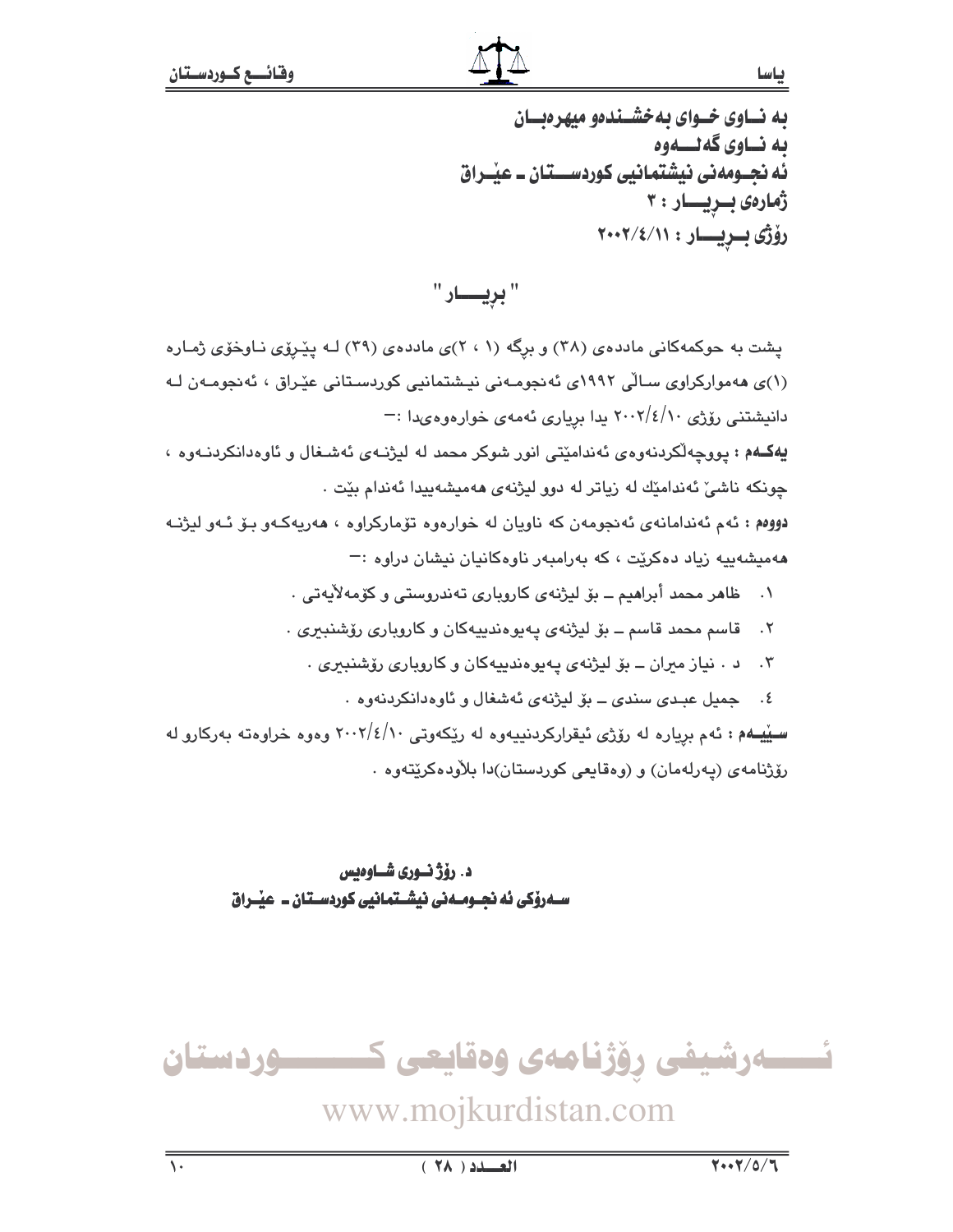ســهرۆكـابــهتى ئه نجومەنى وەزيــــران ژەسارە / ۳۷۲ بهروار/ ٢٠٠٢/٤/٢٠٠٢

"بهيان"

لهبهر زیادبوونی ژمارهی دانیشتوانی ناحیهی بنهسلاوه و پیویستی زیاتر بـه خزمـهتگوزاری و پشت به بریاری ئهنجومهنی وهزیران ژماره (۱) لـه کوّبوونـهوهی ژمـاره (۲۳)ی روّژی ۲۰۰۲/٤/۲ بريارمانــدا :

- ۱) ناحیهی بنهسلاّوه بکریّته قهزا و ناوی دهکریّته قهزای دهشتی هـهولیّر و مهرکهزهکهشـی لـه بنەسلاوە دەبێت .
	- أ. دارهتوو بکرێته ناحیه و مەرکەزەکەشى لە کۆمەلگاى دارەتوو دەبێت .
	- ب. كەسنەزان بكرێتە ناحيە و مەركەزەكەشى لە كۆمەلگاي كەسنەزان دەبێت.
	- ۲) ناحیهی قوشتهیه له قهزای ههولیّر دهیچریّت و دهدریّته قهزای دهشتی ههولیّر.
- ۳) ناحیهی ئالتون کـۆپری لـه قـهزای مهرکـهزی هـهولێر دهپـچرێت و دهدرێتـه قـهزای دهشـتی هەولێر.

|           | كەرتىەكان                      | گونىدەكسان               | ز              |        |
|-----------|--------------------------------|--------------------------|----------------|--------|
|           | $\lambda$ ٤                    | مەلائۆمەر شەوەك          | $\sqrt{2}$     |        |
|           | $\wedge \vee$                  | کولەکى گچکە              | ٢              |        |
|           | $\Lambda$ ٩                    | زەروە                    | ٣              |        |
|           | $\Lambda\,\Lambda$             | کولەکى گەورە             | ٤              |        |
|           | $\lambda\,\lambda$             | پيرەش                    | ٥              |        |
|           | $\Lambda$ o                    | كەلەكىن                  | $\mathcal{r}$  |        |
|           | 25                             | شەرەبوتى گەورە           | $\mathsf{V}$   |        |
|           | $\epsilon$                     | شەرەبوتى گچكە            | $\lambda$      |        |
|           | $\mathcal{F}\cdot \mathcal{Y}$ | مام چوغان                | ٩              |        |
|           | $\mathbf{Y}\cdot\mathbf{V}$    | بيرمجنه                  | $\backslash$ . |        |
| $\cdot$ 1 | Y.7                            | كەسنەران ئىسماعىل        | $\sqrt{7}$     | للويشه |
|           | $\mathbf{Y}\cdot\mathbf{Y}$    | بالودل بواست أح التقاريخ | $\lambda x$    |        |

٤) ناحيهي کهسنهزان لهم گوندانه پێك دێت به سنووري ئێستاي خۆيان ٠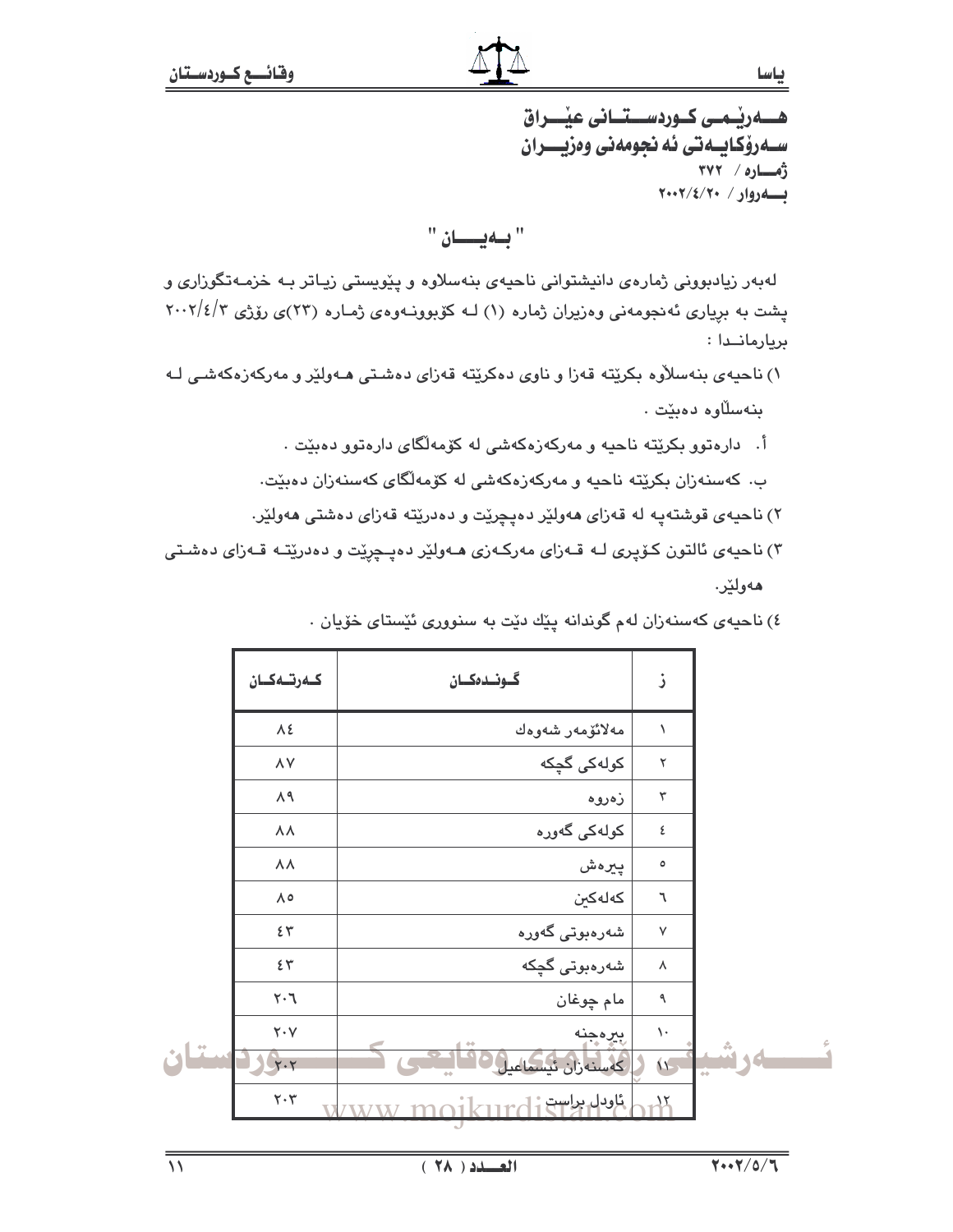| $\mathcal{N}$ | شاوەيس                 | 95         |
|---------------|------------------------|------------|
| ١٤            | كەسنەزان على پـاشــا   | ۹٥         |
| ۱٥            | کانىگەنى و کانىشاوێردى | ۲۰۱        |
| ۱٦            | بێٶؼﻪ                  | ٢٠٤        |
| ١٧            | باخچه                  | ۲۰٥        |
| ١٨            | پوونگينــه             | ٨٤         |
| ۱۹            | مەمىزە بەگ             | ١٨٧        |
| ٢٠            | گردیش                  | <b>IAV</b> |
| ۲۱            | چەمرگە                 | <b>IAV</b> |
| ۲۲            | كــورداوه              | <b>IAV</b> |

٥) ناحیهی دارهتوو لهم گوندانهی خوارهوه پێك دێت و به سنوری ئێستای خۆیان :

|               | كەرتىەكسان                     | گونىدەكـان                               | ز                                 |      |
|---------------|--------------------------------|------------------------------------------|-----------------------------------|------|
|               | $\mathsf{r}\mathsf{v}$         | کونه گورگ                                | $\lambda$                         |      |
|               | $\gamma$                       | باغەمرەي شەھاب                           | ٢                                 |      |
|               | YY                             | دارەتوو                                  | $\mathbf r$                       |      |
|               | $\lambda$                      | گردەرەشەي مفتـى                          | ٤                                 |      |
|               | $\sqrt{0}$                     | گردەرەشەي ئەسعەد                         | $\mathsf{o}\xspace$               |      |
|               | ۹۹                             | باغەمرەي ئەڧەندى                         | ٦                                 |      |
|               | 141                            | ميرزا ئاغـا                              | $\sf V$                           |      |
|               | 177                            | سابلأغ                                   | ٨                                 |      |
|               | $\mathcal{F}\wedge\mathcal{E}$ | بيرهجنه                                  | ٩                                 |      |
|               | $\bigwedge$ $\circ$ $\xi$      | هەلەجەى بچــووك                          | $\backslash$ .                    |      |
|               | $\lozenge$                     | بێستانەي گەورە                           | $\backslash\!\!\backslash$        |      |
|               | $\lambda \wedge \circ$         | لاجان                                    | $\backslash\!\!\uparrow$          |      |
|               | $\circ$                        | مەلەجەي گەورە                            | $\backslash \Upsilon$             |      |
| $\frac{1}{2}$ | 150<br>$H_{\text{loc}}$        | <u>پورتکېوی عولی موحمیود </u><br>سەردەشت | $\backslash$ ٤<br>$\sqrt{\sigma}$ | لەرش |
|               | $\gamma \gamma$                | ista الجامع                              | r۱٦                               |      |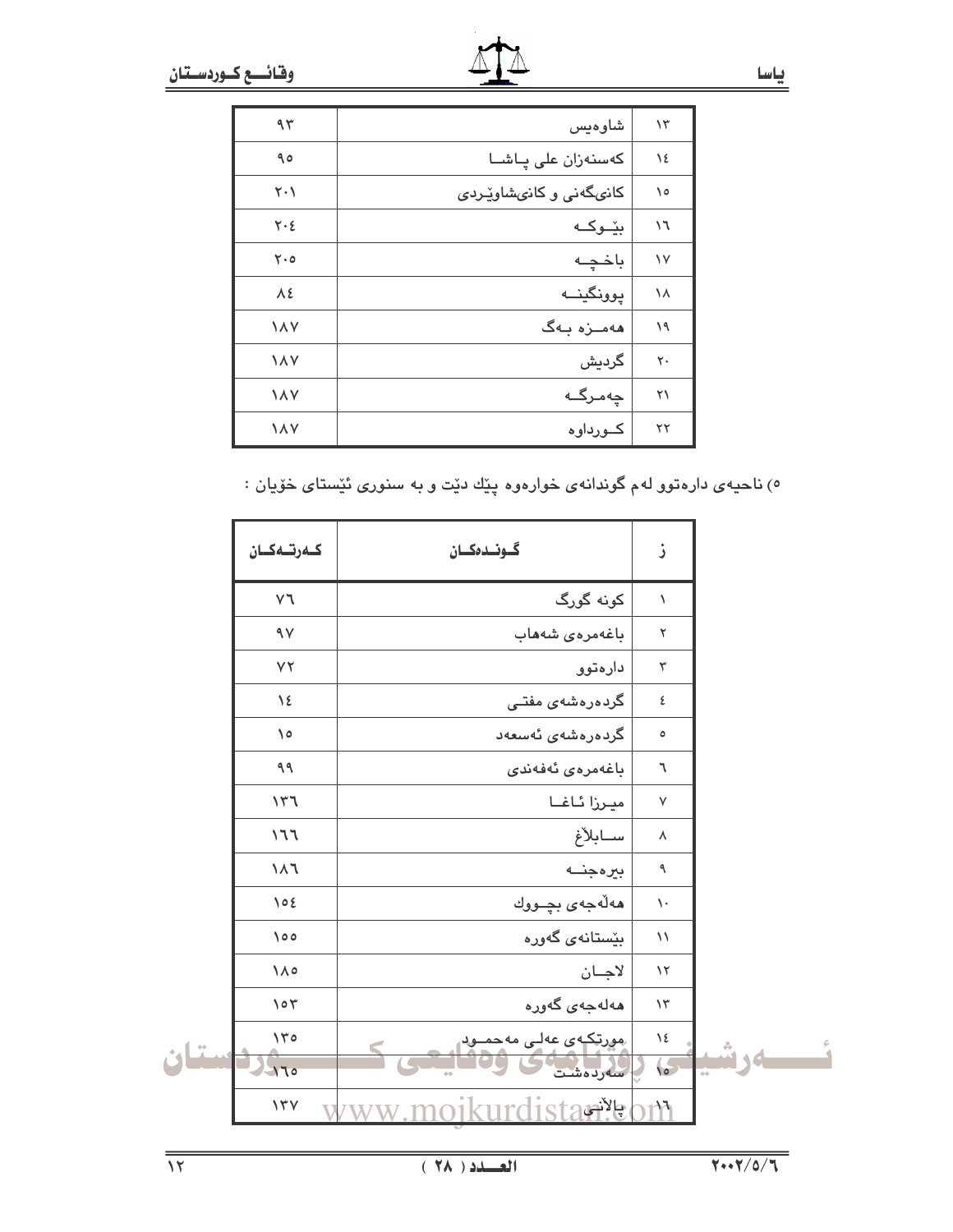| ۱v۰   | ئۆمـەرە سـۆر     |           |
|-------|------------------|-----------|
| ۱٦۷   | بێستانهی بچــووك | $\lambda$ |
| ۲ ه ۱ | سەرمەزرە         |           |

٦) وەزارەتە پەيوەندارەكان دەبىؒ مشورى جىؒبەجىؒكردنى پێداويستىپەكانى قـەزاى دەشىتى ههولێر و ههردوو ناحیهکه بخوّن و ههولی دروست کردنی بنایهکان له بریاری ۹۸٦ بدهن.

۷) بهرنامهی درێژخایهن بۆ ئاوهدانکردنهوهی گوندهکان دابنرێت و ، هــهولْی کردنــهوهی رێگـا و دروست کردنی مەراکزی ئابووری و کشتوکالی پێشکەتوو و بەخێوکردنی ئاژەل و مەرو مالات بدرێت .

هەر وەزارەتێك بە پى*ڭى* پەيوەن*دى د*ەبىؒ كار لەسەر ئـەو سـتراتيژىيەتە بكـات و سـالؒ بـە سـالؒ بەرنامە بۆ جى،بەجى،كردنى دابنيت و ، لە ھەر ئـەنجاميكيش بـه رايـۆرت ئەنجومـەنى وەزيـــران ئاگادار بکرێتەوە .

> سـامى عبــدالرحمــن جيّگـري سـهرۆكي ئه نجومهني وەزيـــران

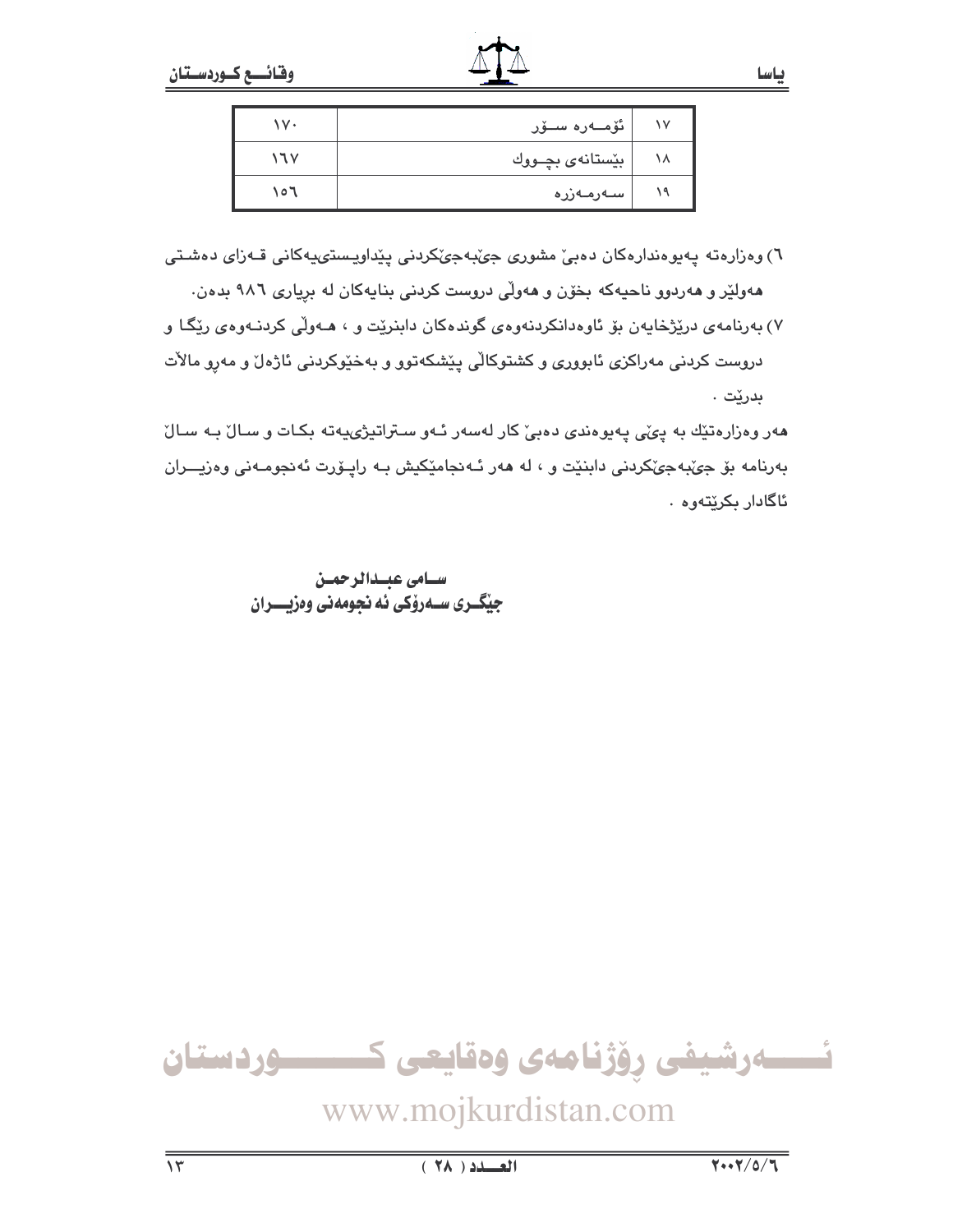ھےریے کوردسےتانی عیٰـــراق سـەرۆكـابــەتى ئە نحومەنى وەزيــــران وەزارەتى تەندروستىو كاروبارى كۆمەلأيەتى ژماره / ه  $Y \cdot Y / Y / (9 / 9)$ 

" بەيسان "

بۆ جىنبەجىكردىنى ياسـاى ژمـارە (١٦)ى سـالّى ٢٠٠١ى ئەنجومـەنى نيـشتمانيى كوردسـتانى عێــراق و ، بـــه لهبهرچـــاوگرتنی گرنگیـــی پزیـــشکی دادگـــوزاری لـــه هـــهرێمی کوردســـتان و بەرزکردنەوەی ئاستى كارامـەيى كارمەنـدان و ، بـەرەوپێش بردنـى كارەكـانى و يارمـەتى دانـى چەسپاندنى داد له كورستاندا ، بريارماندا به :

۱. کردنهوهی یهیمانگای یزیشکی دادگوزاری لـه هـهولێری یابتـهخت ، کـه بـه وهزارهتـی تەندروستى و كاروپارى كۆمەلأپەتپەوە پەيوەست دەبى .

۲. ئهم برياره له رۆژى دەرچوونييەوە كارى يے، دەكريّت .

### د . جمسال عبدالحميسد وزيــــــري تهنـــدروستي و كـارويـــاري كــۆمەلأيــهتي

ئــــــەرشيفى رۆژنامەى وەقايعى كــــــــــوردستان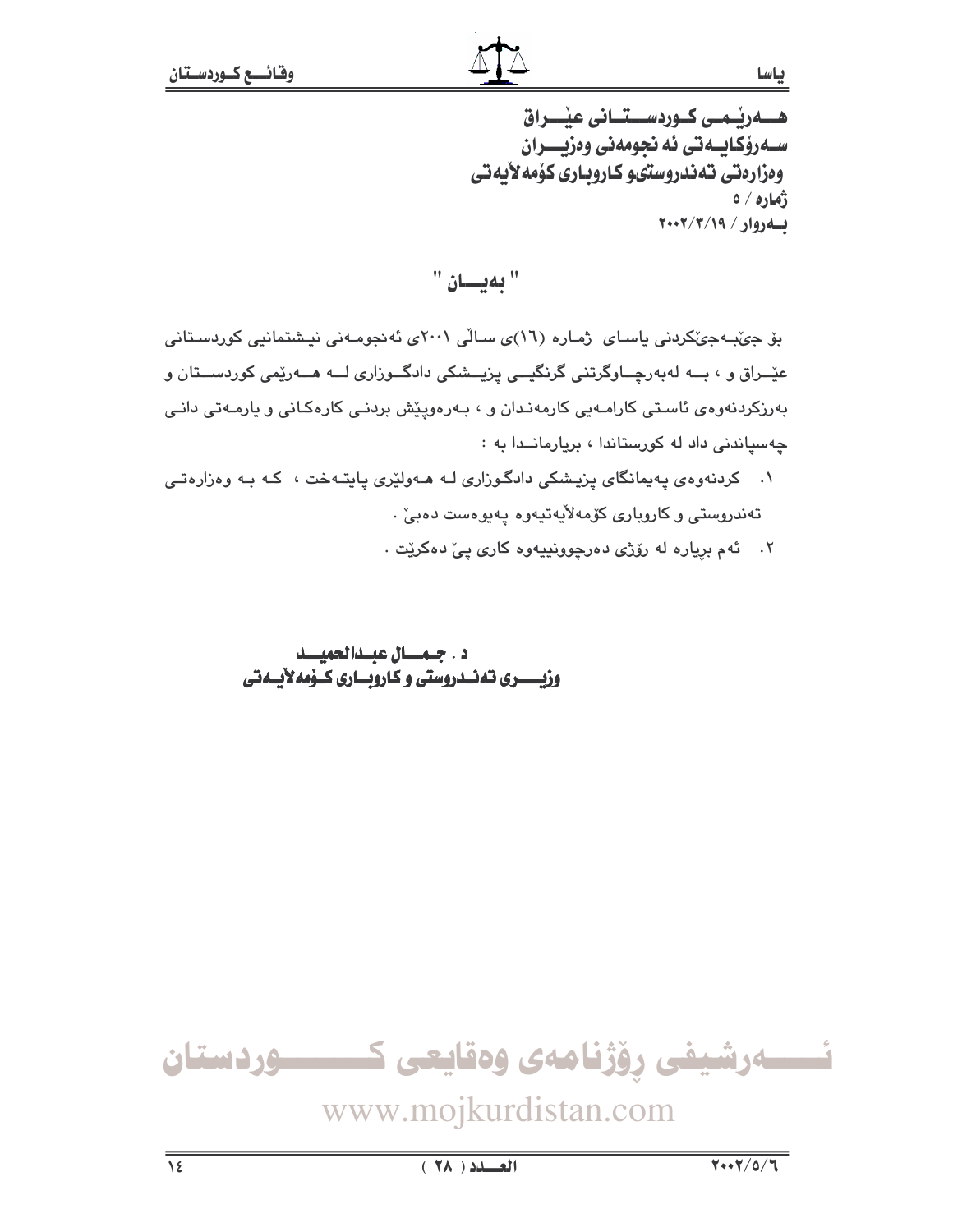ھەرپمی كوردستان ـــ عیْــــراق سەرۆكايەتى ئە نجومەنى وەزيــــران وەزارەتىسى داد

(بهیسان) ژهساره (۳) ی سسائلی ۲۰۰۲

لهبهر بهرژهوهندی گشتی و ئاسانکاری و نزیکی قهزای شێخان له شاری دهۆك بریارمانــدا:

- ١) ههموو کێشهو ناکۆکیهکانی ناو سنوری ئیداری قهزای شێخان بـه سـهرجهم ناحیهکانـهوه له دادگاکانی ناوهندی پارێزگای دهۆك بېينرێن .
	- ٢) كارەكانى بنكەي يۆليسى قەسرۆك لە دادگاي لێكۆلينەوەي ئاكرى بېينرێن .
- ۳) گهم برياره ئهو کێشهو داوايانه ناگرێتهوه که له پێش مێژووی دهرچـوونی ئـهم بريـارهوه له بەردەم دادگا دەبينرێن .
- ٤) ئهم برياره له رۆژى دەرچوونيەوه كارى پێدەكرێت و له رۆژنامـهى وەقـايعى كوردسـتاندا بلأودەكرێتەوە .

هسيادي عليى وەزيــــــــــرى داد



www.mojkurdistan.com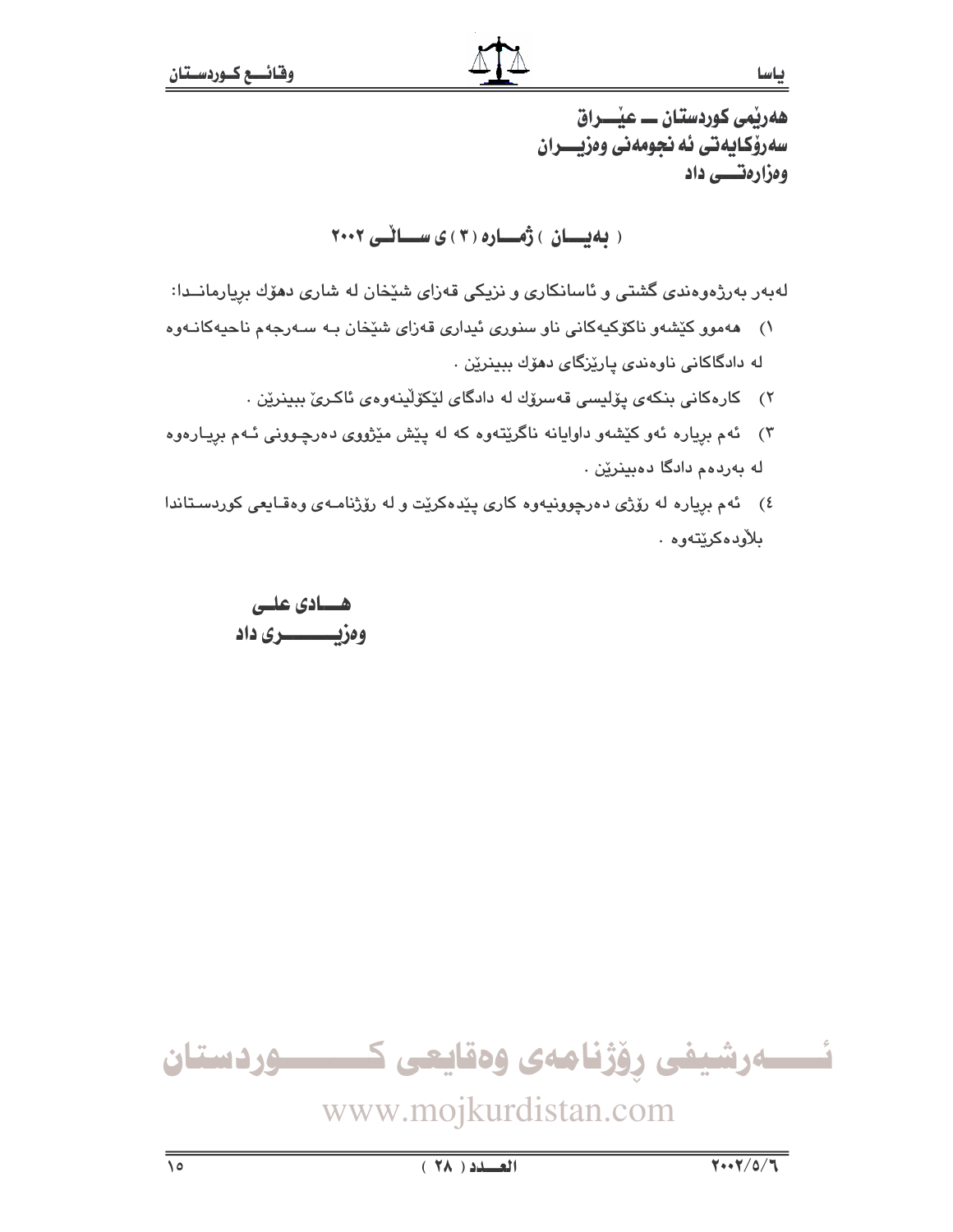سـهرۆكـايــهتى ئه نجومهنى وەزيــــران وەزارەتى ناوخسۆ ژمساره / ۱  $Y \cdot Y / Y / Y \cdot / \sqrt{960}$ 

ریْنمایی ژمساره (۱)ی سالّی ۲۰۰۲

به ییّی ئـهو دهسـهلاّتهی پیّمـان دراوه لـه بهنـدی (٢٤) ی پاسـای ژمـاره (١٥) ی سـالّی (۲۰۰۱) یاسای ریکخراوه کوردستانییه غهیره حکومیهکانی ههریمی کوردستانی عیّراق و ، به مەبەستى رێِگا خۆشكردن و رەخساندنى دەرفەتى كاركردن بۆ دروست بـوون و دەست بــهکارپوونی ریکخــراوه کوردســتانییه غــهیره حکومیــهکان ، کــه بهرژهوهنــدی گــشتی بههاناچوون و ئاوهدانکردنهوهو کاروچالاکی مرۆپی له خۆگرتبیّ و ، بـۆ ئاسـان کردنـی ئـهو ياسايه ئهم رينمايانهي خواروهمان دەركرد :

- ١. رێڬخراو وهك دەستەپەكى سەربەخۆ دواي وەرگرتنى مۆلەتى پاسايى بۆي ھەپە ھـﻪلس و کهوټي پاسايي ئهنجام بدات بۆ جېّبهجېٚکردني ئامانجهکاني و له چوارچـێوهي ئـهو پاسـايه دەرنەچێت .
- ۲. بـۆ يێـشکەش کردنـی داوای دامەزرانـدنی رێکخـراو ، يێويـسته داواکاريـەکان لـه رێگـای پارێِزگاکانــهوه پێـشکهش بکــرێن و دوای تــهواوبوونی مهرجــهکانی مۆڵـهت پێـىدان بۆمــان بەرزدەكرێتەوە بە مەبەستى مۆلّەت دانى ياسايى بە رێكخراوەكە ٠
	- ۰. ییویسته ناوی ریکخراوهکه ناویکی کوردی رهسهن بیت .
- ٤. دوای وهرگرتنی مۆلّەتی باسایی ، رێکخراو بۆ ی هەپـه داوای کردنـهوهی نووسـینگه لـه دهرهوهي ههريمي کوردستان بکات و پان بيهويّت چالاکي له دهرهوهي ههريّم ئه نجام بدات ، به مەرجێك بە لیستێك نـاوی شـوێنی نووسـینگەكەو، یـان ئـەو شـوێنەی چـالاكیەكەی تیـادا ئـهنجام دهدات لــه گــهلٌ نــاوی ئــهو ئـهنـدام و کهســانهی تیایـدا کــار دهکـهن و جـۆری کــارو چالاکیهکان به تهواوی دیار بکهن و ، دوای وهرگرتنی رهزامهندیمان بۆی هەیه بەشىپوەيەکى ياسايي و راستەخۆ دەست بەكار و چالاكيەكانى بكات ٠
- ۰. پێویسته لهسـهر هـهر رێکخراوێـك لــه كـاتي كاركردنـدا لــه رووي كـارگێريو دارايـي و هونهوی،پهوه رهچاوي سيستهمي باسايي بکات ، کـه لـهو بوارانـهدا لـه هـهرێمي کوردستان کاریان ییمده کریت و خوی له که لیاندا بگونجینیت .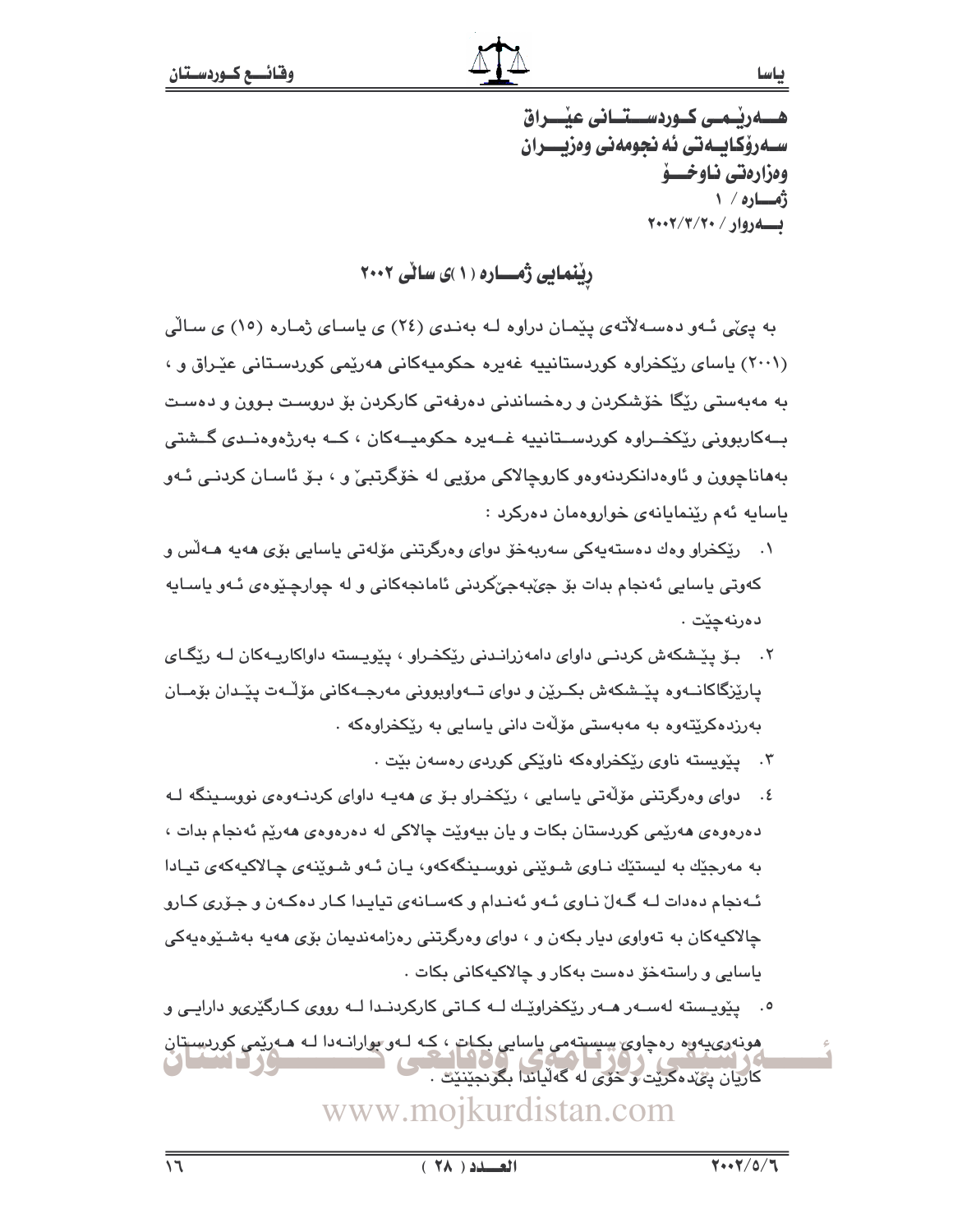- ۷. پیویسته ریکخراو سالآنه لیستیّك به ناوی ئهو پیرۆژەو كاروچالاكیانهی ئـهنجامی داون چ له گەل دەرگاكـانى حكـومى و ئـەھلى نـاوەوەي ھـەرێم يـان لـە گـەل رێكخـراوە بيانيـەكانى حکومۍو غهيره حکومي ناو ههريم يان له دهرهوهي ههريمي کوردستان ئاماده بکات .
- ۸. له کاتي مهر گريّ بهستێك له گهلّ ريْكخراوه بيانيـهکاني دهرهوهو نـاوهوهي مـهريّم يـان وهرگرتنی کۆمەك و پیتاك و بەخشىنەكانى مادى بێت پان عـەپنى بـە تاپبـەتى لـە دەرەوەي هەرپم پیویستە بکریت بە داھات و لە ژیر سەرپەرشتى کردنـي لیژنـەي تابيـەت بەسـەر ئـەو چـالاکیو پرۆژانــهی بەرژەوەنـدی گـشتین دابــەش بکریّـت ، بــوّ ئــهو مەبەسـتەش لیژنــهی سەريەرشتى كردن لـه وەزارەت دەست نيشان دەكرێت و نوێنـەرێكى وەزارەتـى دارايىو ئابوورى تێدا بەشدار دەبێت ٠
- ۹. په پوټي بهندي (۱۳) ــهي ئهو پاسايه پێويسته رێکخراو رايۆرتي سـالأنهي خـۆي پـان لـه کاتی یێویستدا یێشکهش به وهزارهت بکات .
- ۱۰. ريکخراوهکان بۆيـان هەيـە بەشـدارى لەھـەر كـۆنگرەو توپْژينەوەيـەك بكـەن لـە نـاوەوەو دەرەوەي ھــەرێمى كوردســتان بــە مەبەســتى يێشخـستن و خزمــەتى زيــاتر بــە ھــەرێمى کوردستان و بۆ جېّبەجىؒ کردنى ئامانجەکانى ئەو پاسـايە ، بـۆ ئـەو مەبەسـتەش پێويـستە رەزامەندى يێشوەختەي لەسەر وەرىگىرێت .
- ۱۱. ریکخراو بۆی مەيە داوای مەلوەشاندنەوەی ئارەزومەندانە (اختياری) يان بە تێکەلٌ بوون له گەل ريکخراويکي تر بکـات ، بـه مـەرجى هـيـ۾ يابەنـدبوونيکي ياسـايي و دارايـي کـهس و لايەنێکى لەسەر نەبێت بۆ ئەو مەبەستەش پێش رەزامەندىمان لەسـەر داواكـەيان بـە مـاوەي (۳۰) رۆژ لـــه رێگـــای رۆژنامـــه و کهناڵــهکانی تـــری راگهپانـــدن دهقـــی داواکاریهکـــهیان بلاودەكريتەوە ، ئەگەر كەس داواي لە دژيان تۆمارنەكردن ، رەزامەندى لەسەر دەكريىت بـە يى» ياسا .
	- ۱۲. ئەو رېينماييانەمان لە رۆژى دەرچوونيەوە كارى يىدەكريت .

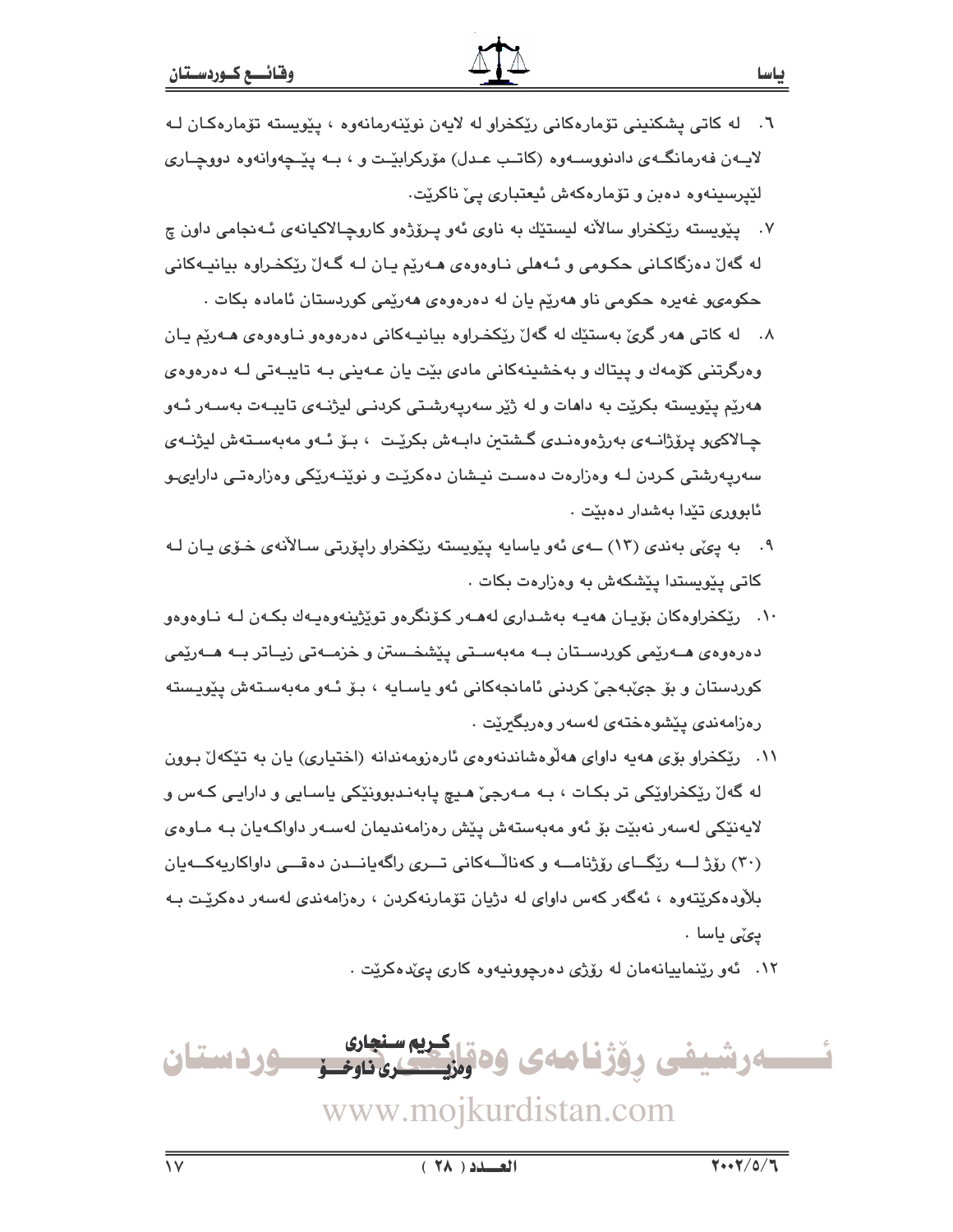بسم الله الترجمن الترجينم بساسه الشيعب .<br>المجلس الوطني لكوردستان ـ العـراق رقم الأصلدار: ٤ تأربخ الأصلدار : ٢٠٠٢/٤/١٧

استنادا الى احكام الفقرة (١) من المادة (٥٦) والمادة (٥٣) من القانون رقم (١) لسنة ١٩٩٢ المعدل ، وبناءاً على ما عرضه العدد القانوني من أعضاء المجلس الوطني لكوردستان ـــ العـراق ، وما شرعه المجلس بجلسته الأعتياديـة المرقمـة (٩) و المنعقـدة بتـأريخ ٢٠٠٢/٤/١٦ وللـصلاحية المخولة لنا بموجب الفقرة (٣) من المادة الثانية مـن القـانون رقـم (١٠) لـسنة ١٩٩٧ قررنـا اصـدار القانون الأتي :

المادة الثانيسة :

يؤسس بشجب هذا القانون اتحاد بأسم اتحاد معلقي كوردستان ــ العراق و يكون مقره الـرئيس في<br>العاصمة أربيل وله أن يفتح فروعاً في محافظات الأقليم .<br>العاصمة أربيل وله أن يفتح فروعاً في محافظات الأقليم . www.mojkurdistan.com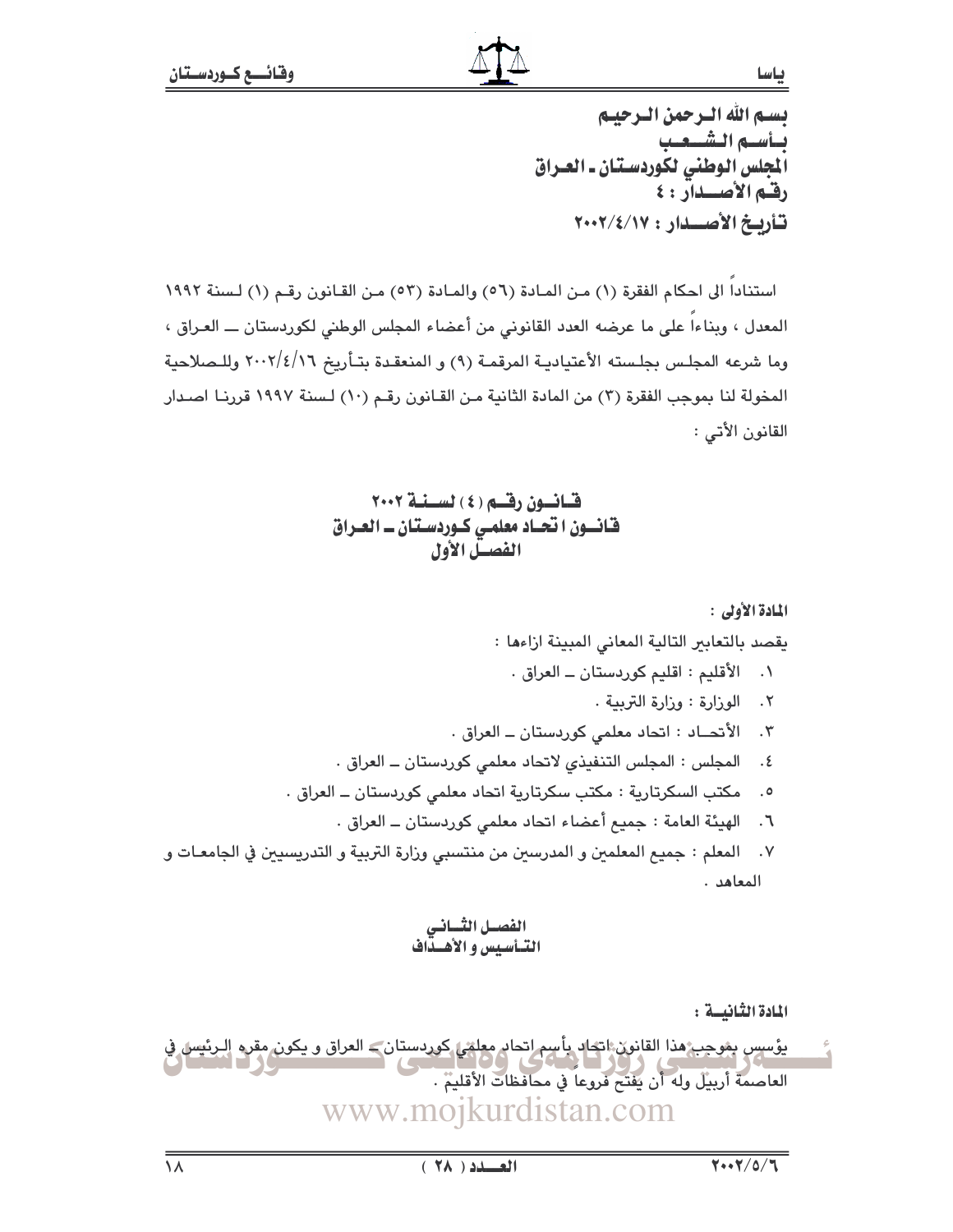المادة الثَّالثَّـة :

الأنحاد منظمة مهنية مستقلة تتمتع بالشخصية المعنوية و لـه حـق تملـك الأمـوال المنقولـة و غــر المنقولة .

المادة الرابعة :

اولاً : بعمل الأتحاد لتحقيق الأهداف التالية :

- ٠١ ترسيخ النظام الفيدرالي لكوردستان ــ العراق ٠
- ٢. الدفاع عن الحريات الديمقراطية و السلم و مبادىء حقوق الأنسان .
- ٢. الأسـهام في رفــع المـستوى التربـوي و التعليمـي و القـدرات العلميــة و الثقافيــة و الفكريــة للمعلمين و اعـدادهم بمـا يحقـق الأيمـان التـام بالقـضايا القوميـة و الوطنيـة و اهـداف الحركـة التحررية الكوردية (كوردايهتي)
- ٤. المساهمة في وضم ستراتيجية نظام التربية و التعليم في الأقليم لاعداد برامج و مناهج تتلاءم مع الأهداف و الطموحات المشروعة لشعب كوردستان ــ العراق .
- ٥. لحترام مهنة التعليم وحسانة قدسية المدارس و المعاهد و الجامعات و الـدفاع عـن حقـوق معلمي كوردستان و تحقيق اهدافهم و طموحاتهم و ضمان الحرية الكاملة لأداء مهامهم .
- ٦. رفع المستوى المعاشي للمعلمين و تقديم الخدمات الأجتماعية و الـصحية في المجـالات الـتي تحقق الحياة الكريمة .
- ٧. الحفاظ على التراث القومي في كوردستان و تطوير الوضع الثقافي و ابراز دور المعلم في البناء و التطوير الحضاري و تحويل المجتمع الكوردستاني الى مجتمع مدني .
	- ٨. المساهمة في الزامية التعليم و تعليم الكبار و مكافحة الأمية في الأقليم .
- ٩. التعـاون و تطـوير العلاقـات مـع النقابـات و المنظمـات و الأتحـادات و الجمعيـات المهنيـة و الجماهيرية داخل الأقليم و خارجه
	- ١٠. تمتين العلاقة مم المعلمين في بقية انحاء العراق .
	- ١١. اشراك معلمي كوردستان في الندوات و المؤتمرات التربوية و العلمية خارج الأقليم .
		- ١٢. ضمان و حماية الحقوق التربوية و الثقافية للقوميات المتأخية في الأقليم .
			- ثانياً : لتحقيق امدافه للأتحاد :
- تأسيس الجمعيـات و النـوادي الأجتماعيـة و الثقافيـة الخاصـة بـالمعلمين في  $\cdot$ . الأقليم .

٤٢، وَ كُنْ الأَسْرَافِ الْفُوَّاشْلُ(كَايُ)لجِمْهِاتْ أَنْ الْمَوْسَسَات السَّ يقومُ وَتَأْسَيْسَمَارُو له ان ينتدب عضواً في الهيئة الأدارية لهذه الجمعيات لتمثيله .<br>المادة الغامسة : WWW.INO]KUITCISTAN.COM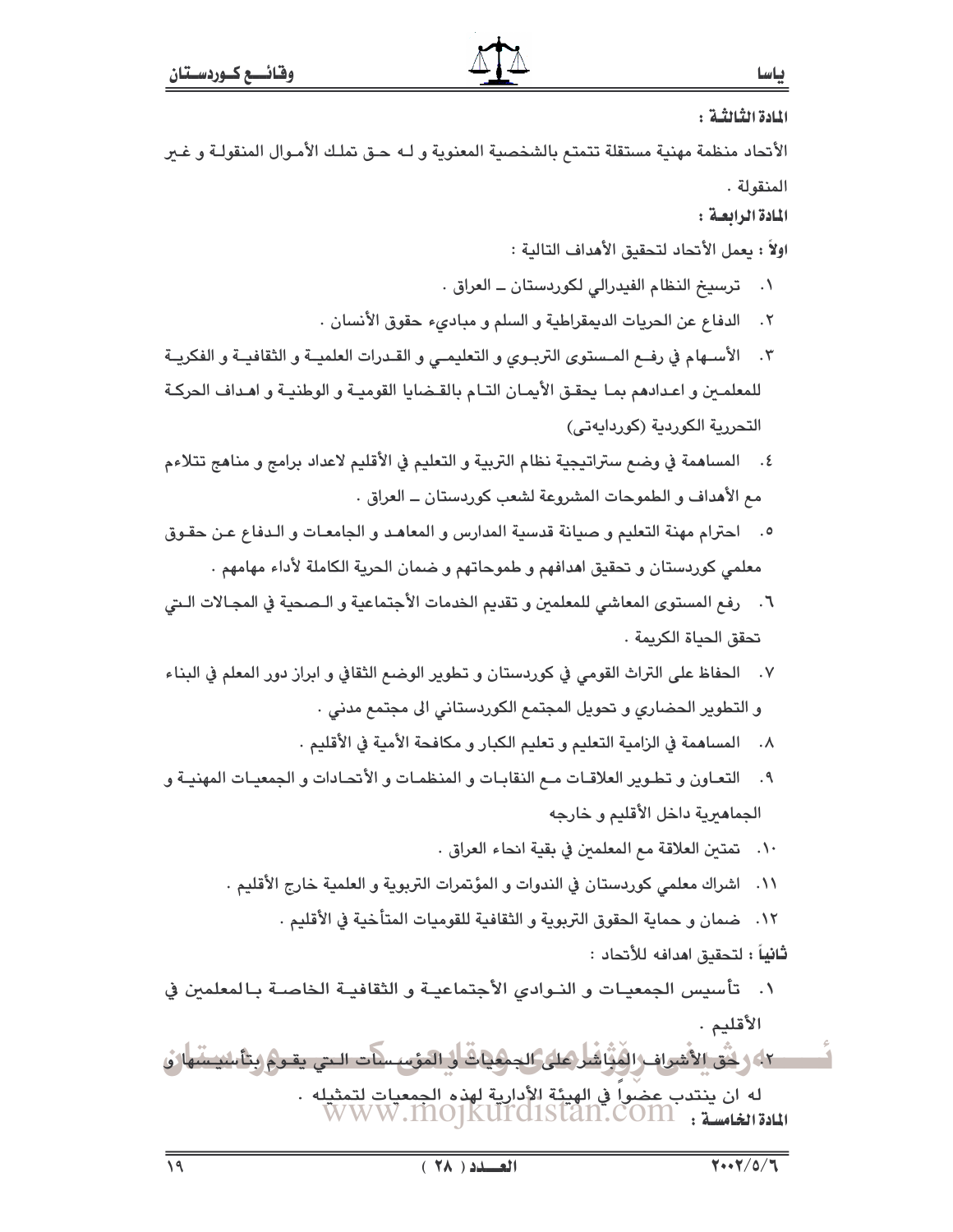بعتىر اعضاء في الأتحاد :

ياسا

- أ. جميع المعلمين من منتسبي وزارة التربية و التدريسيين في المعاهد و الجامعات في الأقليم .
	- ب. المعلمون من شهداء الحركة التحررية الكوردستانية أعضاء فخريين .
		- ج. معلمو ثورة أبلول التحررية أعضاء فخريين .
- د. المتقاعدون من أعضاء الأنحاد و لمدة سنة واحدة اعتبارا من تأريخ احالتهم على التقاعـد و أنفكاكهم من الوظيفة .

## الفصيل الثسالث

## المادة السادسة :

يتكون الأتحاد من الهيئات التالية :

- ٠. الهيئة العامة .
- ٢. المجلس التنفيذي ٠
- ٠٣. مكتب السكرتارية ٠
	- ٤. هيئة الفرع .
	- 0. لحنة القضاء .

## المادة السابعة :

أ. تتألف الهيئة العامة من جميع أعـضاء الأتحـاد الـذين أوفـوا بالتزامـاتهم بموجب احكـام هـذا القـانون و تعتــبر أعلـى سـلطة فيـه و تجتمـع في مركـز الأتحاد كل سنتين مرة واحدة لعقد المؤتمر العام عن طريق المندوبين بنـسبة يحددها المجلس التنفيــذى لأنتخــاب رئــيس الأتحــاد و أعــضاء مكتــب السكرتارية البالغ عددهم خمسة عشر عضواً أصلياً و أربعة أعضاء أحتيـاط و يتم النصاب بحضور ثلثي عدد المندوبين و عنـد أكتمـال النـصاب تجـري الأنتخابات بعد مرور خمسة عشر يوما من الأجتماع الأول و في نفس الزمـان و المكان و يعتبر النصاب كاملاً مهما بلغ عدد المندوبين الحاضرين . ب. يكون رئيس الأتحاد و أعضاء المجلس التنفيذي و مكتب السكرتارية و أعضاء هيآت الفروع أعضاء في المؤتمر.

ج. للأنحاد عقد مـؤتمر اسـتثنائي بنـاءاً علـى طلـب يقدمـه ٢/٢ مـن اعـضاء الدُلِّسُ التحقينيُ(أَوْلَيْلَهَا عَلَى طَلِبٌ قَلْلٍ أَعِضًا مِ الهيئة العامةِ الِ لَهُ السَّلَّ أَن

www.mojkurdistan.com : المادة الثامنــة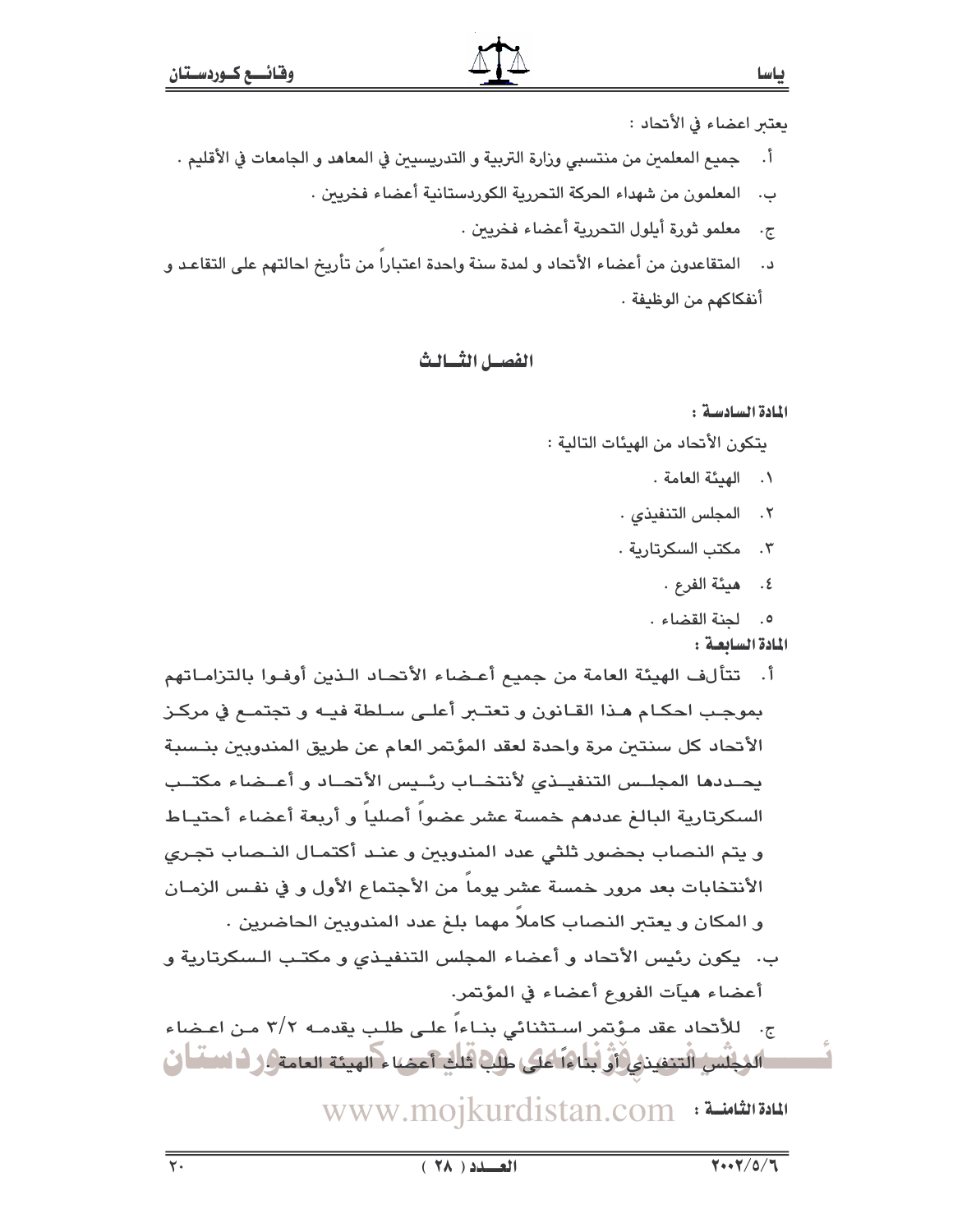يشترط فيمن ينتخب رئيساً للأتحاد أن يكون من مـواطني الأقلـيم و لـه خدمـة لا تقـل عـن خمـس عشرة سنة . المادة التاسعة: يتولى رئيس الأتحاد الصلاحيات الأتية : أ. تمثيل الأتحاد لدى الجهات القضائية و الأدارية و المؤتمرات و المـصادقة علـي المعـاملات و الوثائق الخاصـة بالأتحـاد و لـه تخويـل بعـض هـذه الـصلاحيات الى مـن يرتأيـه مـن أعـضاء المجلس . ب. رئاسة أجتماعات الهيئة العامة و المجلس التنفيذي . المادة العاشرة : اذا شغر منصب رئيس الأتحاد يتم انتخاب رئيس أخر و بنفس الطريقـة الـواردة في هـذا القـانون اذا كانت المدة المتبقية للمؤتمر العام أكثر من ستة أشهر .

## مهيام وصلاحييات المؤتمير

المادة الحادية عشرة :

- ١. دراســة و مناقــشة قــانون صــندوق الــضمان و صــندوق الوفيــات و صــندوق الأمــراض المستعصية والخطرة الخاصة بالأنحاد واقرارها.
	- ٢. دراسة و مناقشة قانون الأتحاد و تقديم المقترحات اللازمة لتعديله .
		- دراسة و مناقشة النظام الداخلي للأتحاد واقراره .  $\cdot$   $\mathsf{r}$
	- ٤. دراسة و تنظيم واجبات و مهام لجان المؤتمر العام و اقرار التقريرين الأداري و المالي .

## تشكيلات المجلس التنفيلذي ومهسامسه

المادة الثّانية عشرة :

أولاً : يتكون المجلس التنفيذي من :

- ٠. رئيس الأتحاد .
- ٢. أعضاء مكتب السكرتارية .
- ٢. رؤساء فروع المحافظات.

**ثانياً :** يمارس المجلس الصلاحيات و المهام التالية :

- ٠١ مقابعة أعمال مكتب السكرتارية و هيئات الفروع . وردستان ۲.<br>۲. متابعة تنفيذ توصيات و مقررات المؤتمر .
	- ٣. اعداد الموالقة العامة والجبتانية العقابية [www.moj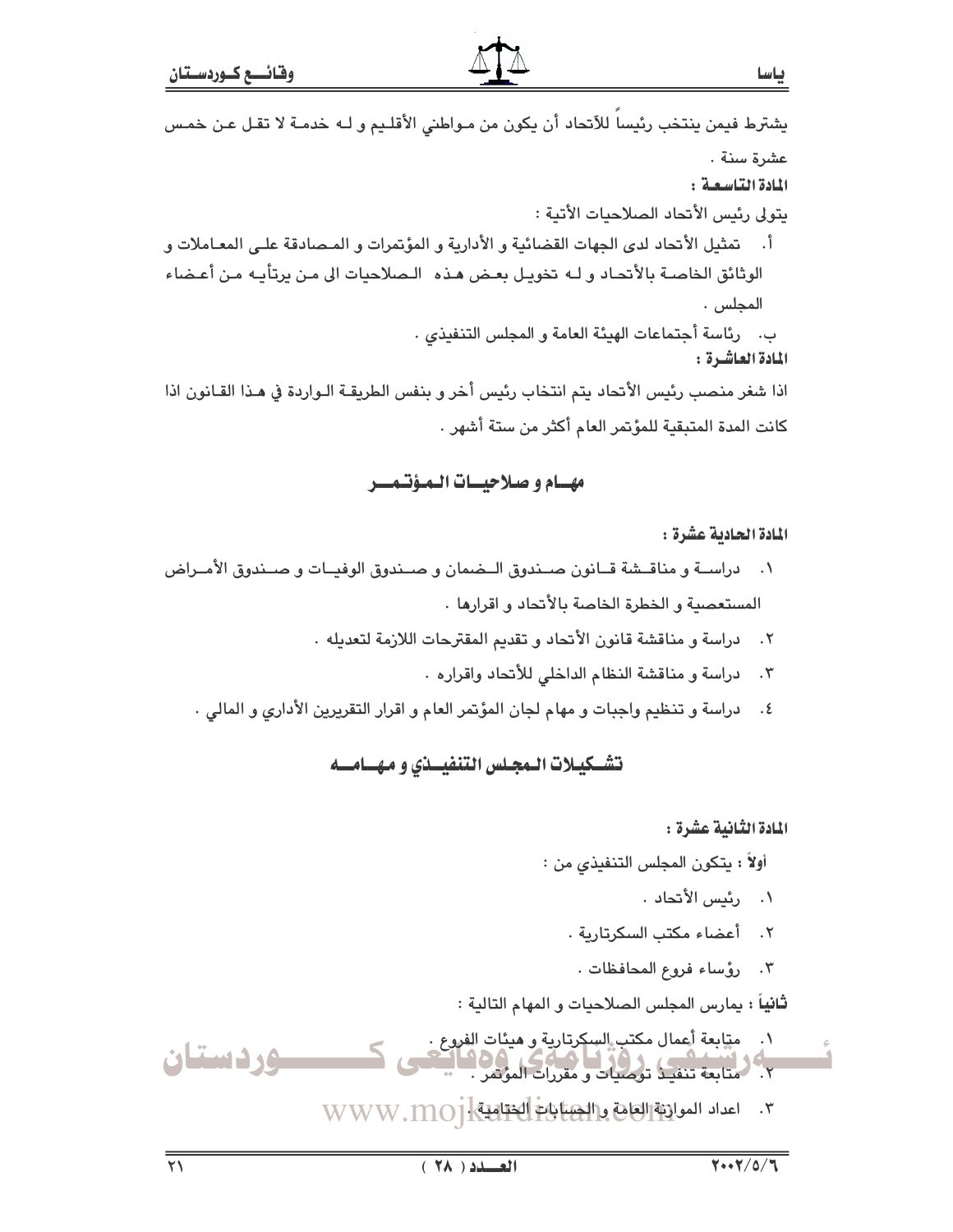منح شرف العضوية للشخصيات التربوية و الفكرية .  $\cdot$  5

٥. دراسة و مناقشة النظام الداخلي و تقديم المقترحات الضرورية لتعديله .

ثالثاً : يعقد المجلس التنفيذي اجتماعاته الدورية مرة واحدة كل ثلاثة أشهر لادارة شؤون الأتحـاد و له عقد اجتماعات استثنائية كلما دعت الحاجة الى ذلك .

مكتب السكرتاريسة

المادة الثَّالثَّة عشرة :

أولاً : يعتبر مكتب السكرتارية الهيئة العاملة للمجلس التنفيذي للأنحاد و ينتخب مـن بـين أعـضائه سكرتيرا و يكون نائبا لرئيس الأتحاد و مسؤولى اللجان المالية و الأدارية و يقـوم بتوزيـم الأعمـال بين أعضائه و يحضر رئيس الأتحاد أجتماعات مكتب السكرتارية و عند حضوره ينعقد الأجتمـاع ىر ئاستە .

ثانياً : يشترط فيمن ينتحب لعضوية مكتب الـسكرتارية و هيــئات الفـروع أن يكـون مـن مـواطني الأقليم و لا تقل خدمته عن عشر سنوات .

ثالثاً : يمارس مكتب السكرتارية المهام التالية :

- ٠. تنفيذ مقررات وتوصيات المؤتمر العام .
- ٢. تنفيذ مقررات و توجيهات و تعليمات المجلس .
- ٣. الأشراف على نشاطات الفروع و اصدار التوجيهـات و التعليمـات اللازمـة بما يحقق المصلحة العامة و العمليـة التربوية و التعليمية و تمتين العلاقة مـع الهيئات الأدارية للفروع .
- ٤. اقــرار صــرف الأمــوال اللازمــة لتنفيــذ مهـام مكتــب الـسكرتارية في حــدود الصلاحيات المقررة و ضـمن المبـالـغ المرصـدة في الميزانيــة العامــة و لــه أن يجري المناقلات المالية ضمن الميزانية المقررة .
- ٥. العمل على تعزيز العلاقة مع النقابات و المنظمات المهنية و الجماهيريـة في الأقليم .
- ٦. اعداد الموازنة السننوية و الحسابات الختامية و تقديمها الى المجلس للمصادقة علىها.

ەرشيفى رۆژنامەي وەقايعى كــــــــــوردستان

www.inellereistan.com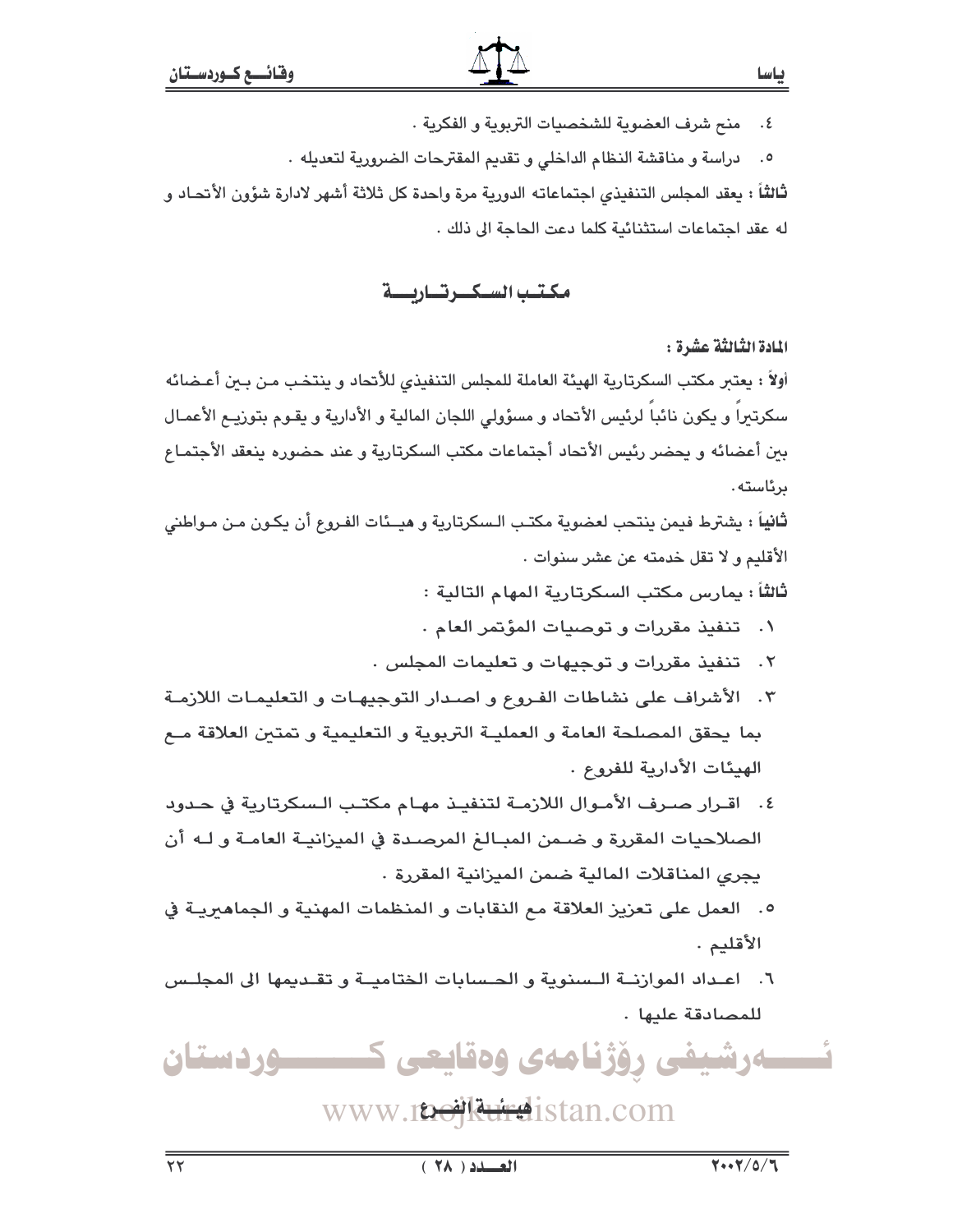## المادة الرابعة عشرة :  $: \mathbf{Y}$ ol يجتمـع منـدوبوا المحافظـة المنتخبـون لعـضوية المـؤتمر العـام بعـد اتمـام أعمـال المـؤتمر  $\mathcal{A}$ لأنتخاب هيئة الفرع من بينهم و التي تتكون من سـبعة أعـضاء اصـليين و عـضوين احتيـاط و بأشراف مكتب السكرتارية . ٢. تنتخب هيئة الفرع في أول أجتماع لها رئيسا للفرع و مسؤولى اللجان المختصة . **ثانياً :** تمارس هيئة الفرع المهام و الصلاحيات التالية : ٠١ - تنفيذ مقررات و توصيات مكتب السكرتارية ٠ ٢. مناقشة الميزانية السنوية الخاصة بالفرع ضمن الميزانية السنوية للأنحاد و تنفيذ التعليمات المالية و صندوق الضمان و صندوق الوفيات و صندوق الأمراض المستعصية و الخطرة . لجنسة القضياء المادة الخامسة عشرة : أولاً : يجتمع مندوبوا القضاء المنتخبون لعضوية المؤتمر العام بعد اتمـام أعمـال المـؤتمر لأنتخـاب لجنة القضاء من بينهم و التي تتكون من ثلاثة أعضاء أصليين و عـضو أحتيـاط و بأشـراف هيئـة الفرع . ثانياً : في أول اجتماع تعقده لجنة القضاء تنتخب من بـين اعـضائها رئيـسا لهـا و يحـضر الـرئيس اجتماعات هيئة فرع الأتحاد .

ثالثاً : مهام لجنة القضاء :

- ٠. تنفيذ قرارات وتوجيهات هيئة الفرع .
- ٢. الأشراف على أمور الأتحاد في القضاء .
- ٣. رفع التقارير الدورية الى هيئة الفرع حول كل ما تراه ضروريا لرفع مستوى التعليم .

المادة السادسة عشرة :

أولاً : تتكون مالية الأتحاد مما يلي :

- خمسة دنانير يدفعها كل عضو من المعلمين و المدرسـين شـهريا يـستقطع مـن راتبـه علـى  $\cdot$ . الشكل الأتي :
	- أ. دينارين لمصلحة صندوق الضمان .
- ب. دينار واحد كبدل اشتراك عن صندوق الوفيات . وردستان ج - لدينار واحد كبدل اشتراك في صندوق الأمراض المستعم
	- د. دينار واحد كبدل اشتراك شهري عن بدل العضوية .<br>WWW.MO]KUrd1Stan.com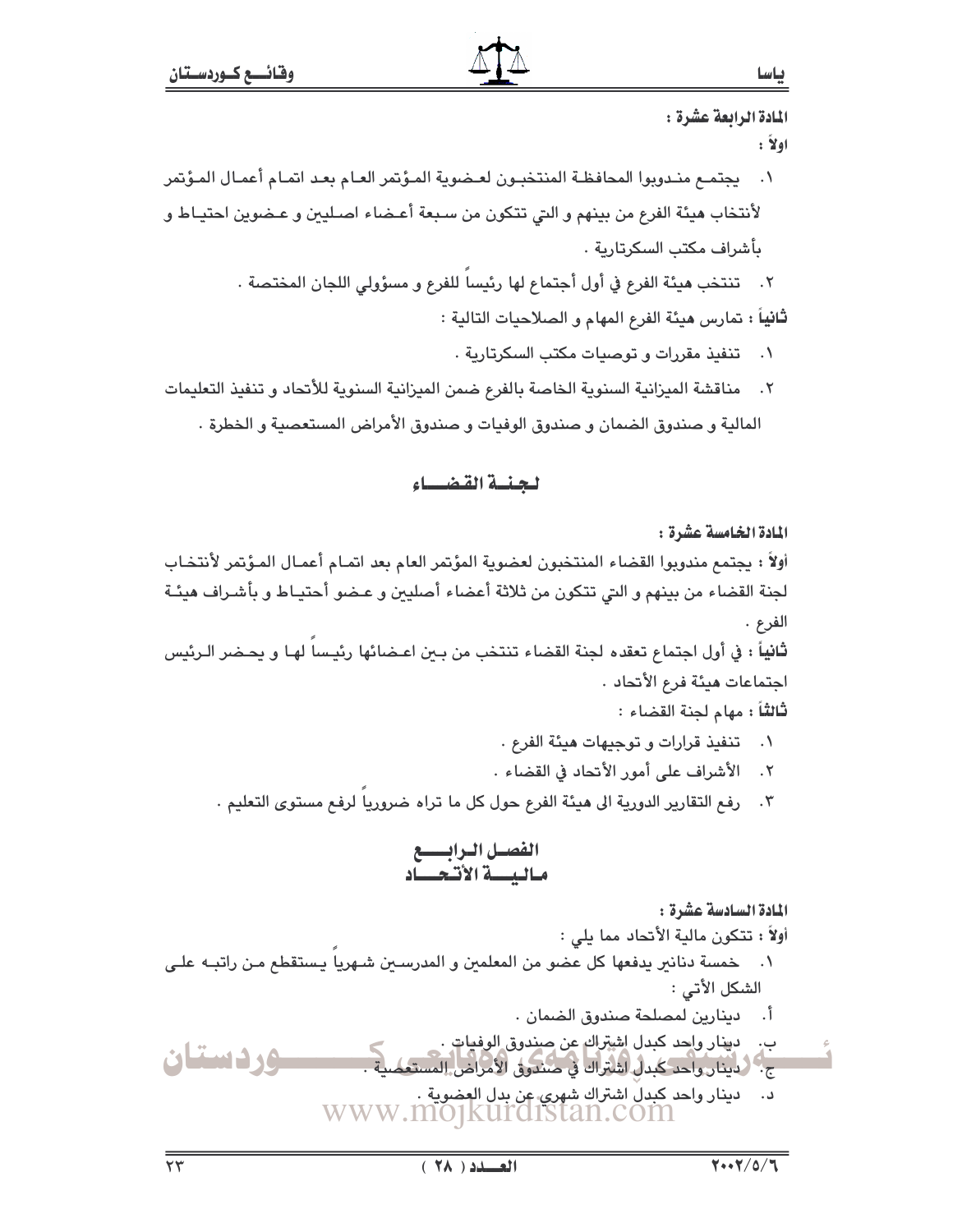| ضعف مـا هـو مقـرر في الفقـرة (١) أعـلاه يدفعـه كـل عـضو مـن التدريـسيين في المعاهـد و<br>$\cdot$ $\mathsf{r}$      |
|--------------------------------------------------------------------------------------------------------------------|
| الجامعات.                                                                                                          |
| المنح و المساعدات من حكومة الأقليم .<br>$\cdot$ ۳                                                                  |
| ريع نشاطات الأتحاد .<br>$\cdot$ ٤                                                                                  |
| فوائد الأستثمارات .<br>$\cdot$ 0<br>بدلات ايجار عقارات المملوكة للأتحاد .<br>٦.                                    |
| ثانياً : يحدد المؤتمر العام كيفية الصرف للفقرات (أ.ب.ج.د) من البند أولاً و على الهيئات الأداريـة                   |
| للفرع الألتزام بالتعليمات الصادرة بهذا الخصوص و تشكل اللجان الخاصة بأسم (لجنــة الـضمان و                          |
| لجنة مساعدة الأعضاء) لتنفيذها.                                                                                     |
| <b>ثالثاً : ف</b> تح حساب في مصارف الأقليم .                                                                       |
| را <b>بع</b> اً : تتم الموافقة على قرارات لجنة الضمان و لجنة مساعدة المعلمين في أجتماعات الفرع .                   |
| <b>خماساً :</b> تخضع حسابات الأتحاد للرقابة القانونية و المالية .                                                  |
| سادساً : لا يحق لأي عضو مطالبة الأتحاد بالحقوق المالية اذا فقد عضويته في الأتحاد .                                 |
| سابِعاً : يتم نقل نسبة (٤٠٪) أربعين بالمائة من الموارد المالية الـواردة في الفقـرة (د) مـن البنـد أولاً            |
| الى حساب مكتب السكرتارية في مصارف الأقليم من قبل الفرع .                                                           |
| المادة السابعة عشرة :                                                                                              |
| تتكون الميزانية العامة للأتحاد مـن الميزانيـة الخاصـة لمكتـب الـسكرتارية و الفـروع و المـشاريع و                   |
| الأعتمادات الخاصة بمكتب السكرتارية أو الفرع .                                                                      |
| المادة الثامنة عشرة :                                                                                              |
| لمكتب السكرتارية او هيئة الفرع بموافقة المجلس التنفيذي أن يستثمر جزءا من موارده الماليـة في                        |
| مشاريع أنتاجية تدر فوائد على الأتحاد .                                                                             |
|                                                                                                                    |
| الفصيل الخياميس                                                                                                    |
| المادة التاسعة عشرة :                                                                                              |
| الأنحاد المؤسس بموجب هذا القانون يمثل معلمي كوردستان ــ العـراق داخـل أقلـيم كوردسـتان و                           |
| خارجه .<br>المادة العشرون :                                                                                        |
|                                                                                                                    |
| يساهم الأتحاد في جميع المجالس و اللجان المتعلقة بمجال المعلمين و التربية و التعليم .<br>المادة الحادية و العشرون : |
| اولاً بهكون رئيسُ الأتحار وسنكرتير مكتب السكرةالية و رؤساء الفروع متفرغين لأنجاز أعمال و                           |
| مهام الأتحاد .                                                                                                     |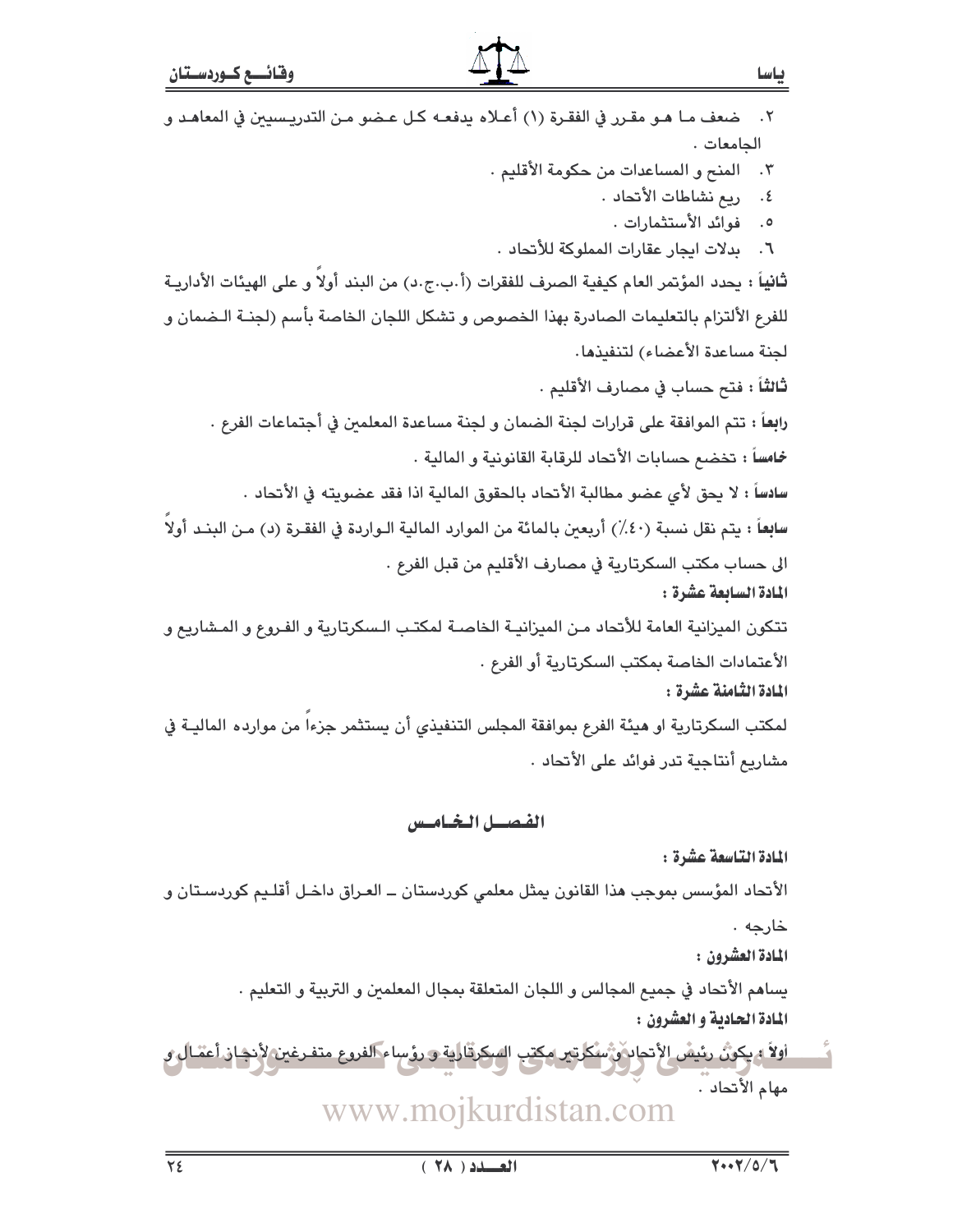.<br>**ثانياً** : لمكتب السكرتارية و بنسبة (٢/٢) ثلثي اعضاء المكتب أن يقرر تفرغ أي عضو من اعضاء مكتب السكرتارية او هيئات الفروع لمهام و واجبات الأتحاد . ثالثاً : يجب أن لا يتجاوز عدد المتفرغين لمهام الأتحـاد مـن أعـضاء مكتـب الـسكرتارية او هيئـات الفرع عن (٦/١) ثلث عدد الأعضاء . رابِعاً : تعتبر المدة التي يقضيها العضو في التفـرغ لمهـام الأتحـاد خدمـة فعليـة لأغـراض الترفيــع و

العلاوة و التقاعد و الترقية العلمية و يصرف له الأتحاد مخصصات محددة خلال فترة تفرغه اضافة الى رواتبه و مخصصاته المهنية أو الجامعية المقررة بموجب القانون و التعليمات الخاصة .

> الفصيل السيادس الأحكيام الختساميسة

المادة الثانية و العشرون : لا يجوز تفتيش مقرات الأتحاد الا بقرار قضائي و بحضور رئيس الأتحـاد أو رؤسـاء الفـروع أو مـن يمثل الأتحاد. المادة الثالثة و العشرون : يتم منح هويات الأعضاء من قبل الفرع ضمن الحدود الجغرافية للمحافظة و يجب أن تكون موحدة و صادرة من مكتب السكرتارية . المادة الرابعة و العشرون : لا يعمل باي نص يتعارض و أحكام هذا القانون . المادة الخامسة و العشرون : على مجلس الوزراء تنفيذ أحكام هذا القانون . المادة السادسة و العشورن : ينفذ هذا القانون أعتباراً من تأريخ نشره في جريدة وقائــع كوردستان .

> د. رۆژ ئــوري شــاويــس رئيس المجلس الوطني لكوردستان ـ العـراق